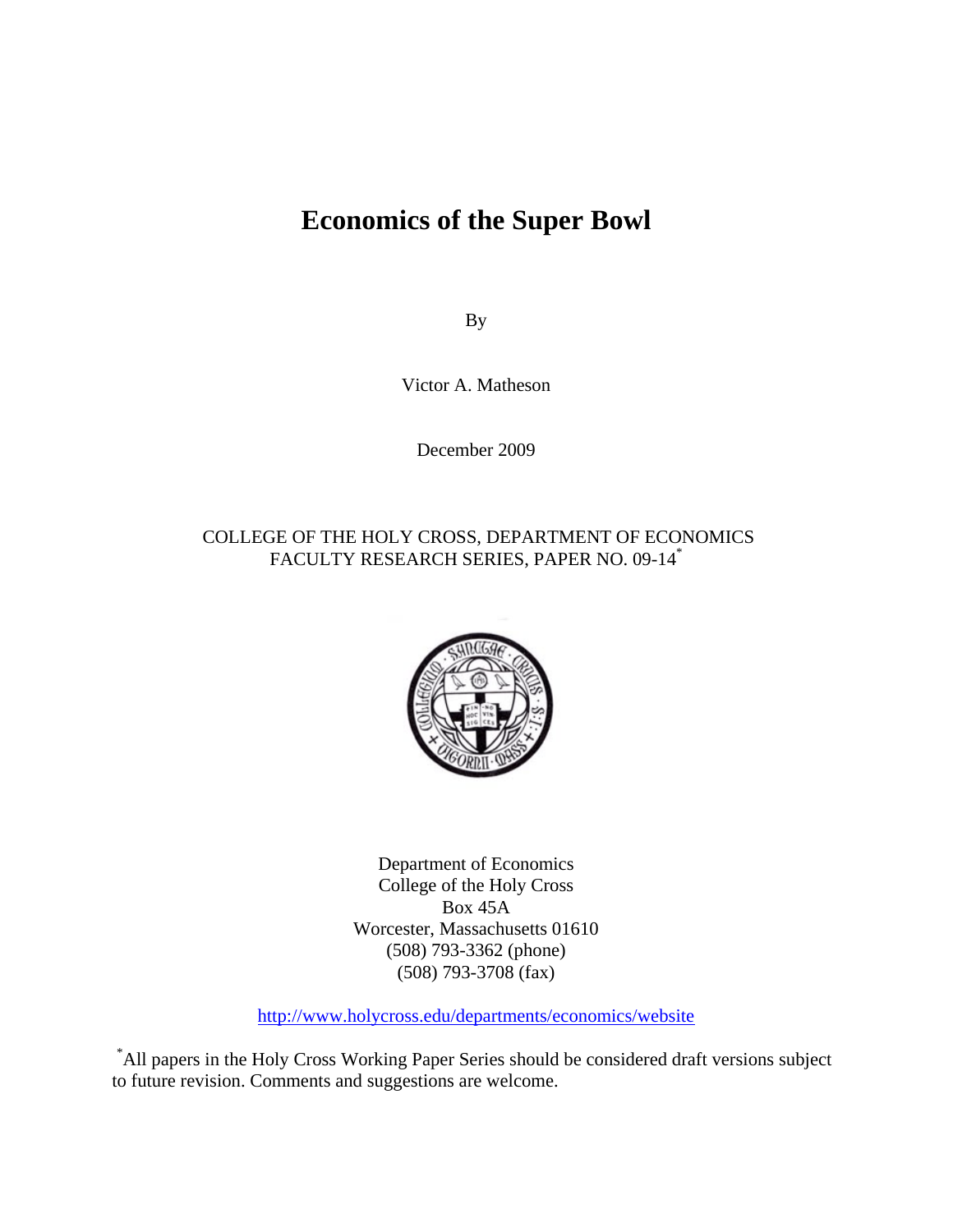## **Economics of the Super Bowl**

By

Victor A. Matheson† College of the Holy Cross

December 2009

#### **Abstract**

The Super Bowl is America"s premier sporting event. This paper details basic economic facts about the game as examines the controversy surrounding the purported economic impact of the game on host communities. While the league and sports boosters claim that the game brings up to a \$500 million economic impact to host cities, a review of the literature suggests that the true economic impact is a fraction of this amount.

**JEL Classification Codes**: L83

 $\overline{a}$ 

*Keywords:* sports, stadiums, Super Bowl, impact analysis, football

<sup>†</sup>Department of Economics, Box 157A, College of the Holy Cross, Worcester, MA 01610-2395, 508-793-2649 (phone), 508-793-3708 (fax), vmatheso@holycross.edu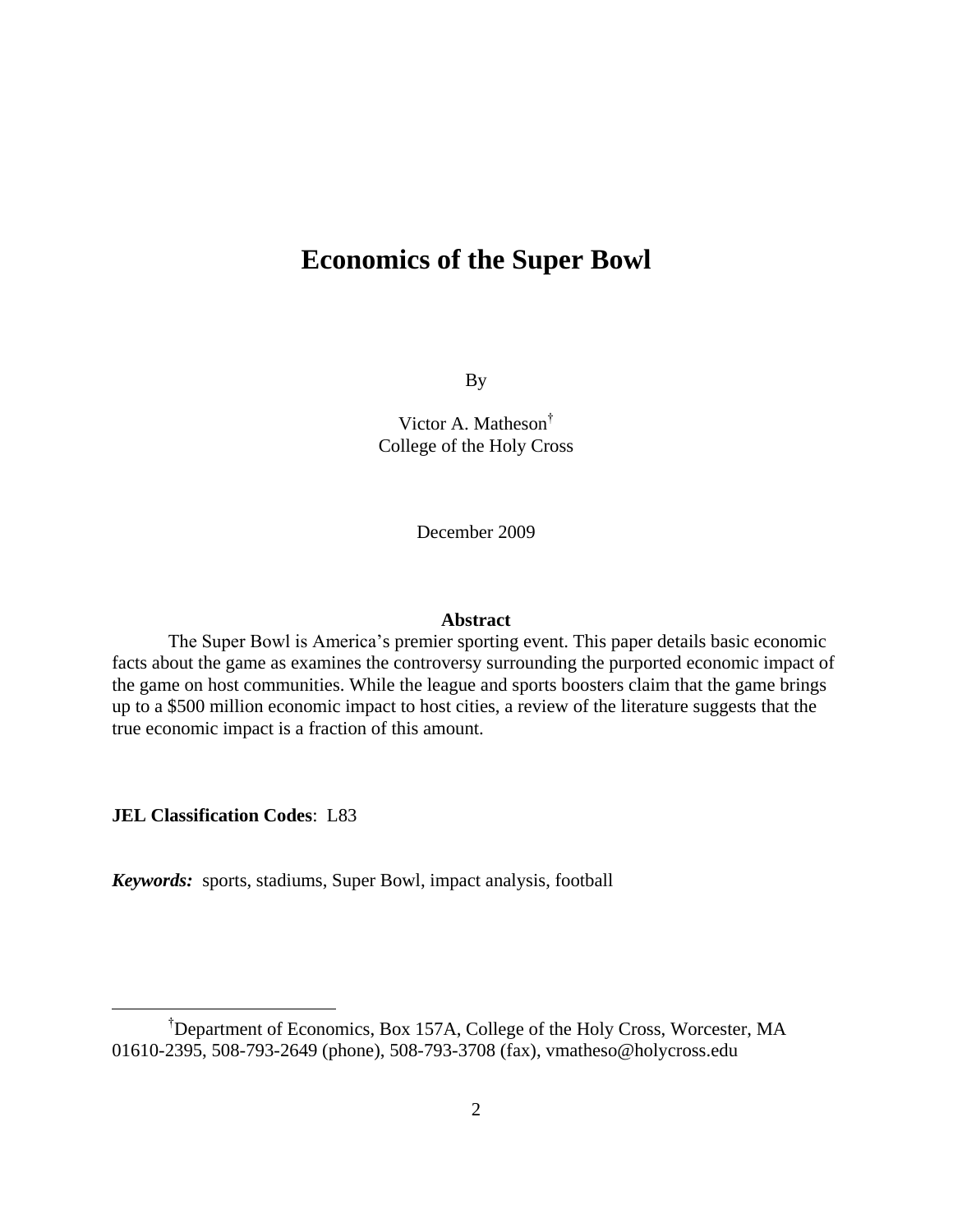### **Introduction**

The Super Bowl, the season-ending championship game of the National Football League, is by most measures the most significant annual sporting event in the United States. The game routinely attracts a sellout audience willing to pay top dollar for seats. In 2008, the face value for a typical Super Bowl ticket averaged \$700, and ticket scalpers could expect to receive many times that figure in the secondary market. Table 1 shows the average price for a Super Bowl ticket sold on StubHub, a large secondary market dealer, between 2003 and 2009.

The Super Bowl"s television viewing numbers are even more astounding. The Super Bowl is far and away the most watched television program in the United States every year. For example, 19 of the 40 most watched programs in U.S. television history are Super Bowls, and more recently, the last 10 Super Bowls are the 10 most watched programs of the past decade. Between 2000 and 2009, the average Super Bowl attracted just over 90 million viewers in the United States. By way of comparison, over the same period the National Basketball Association (NBA) finals drew 14.3 million per game, the World Series attracted an audience of just under 19 million per game, and the National Hockey League"s (NHL) Stanley Cup drew a paltry 4.1 million viewers per game. The Super Bowl"s television ratings also dwarf non-sports programming. The Academy Awards drew an average of 39.7 million viewers over the same time period, and even the top-rated non-football program of the entire decade, the series finale of *Friends*, attracted only 52.5 million fans, barely half that of the typical Super Bowl. See Table 2 for a comparison of television ratings for various sporting and non-sporting events.

Of course, sky-high television ratings also mean sky-high advertising revenues. A 30 second television spot during the Super Bowl is the single most valuable piece of real estate in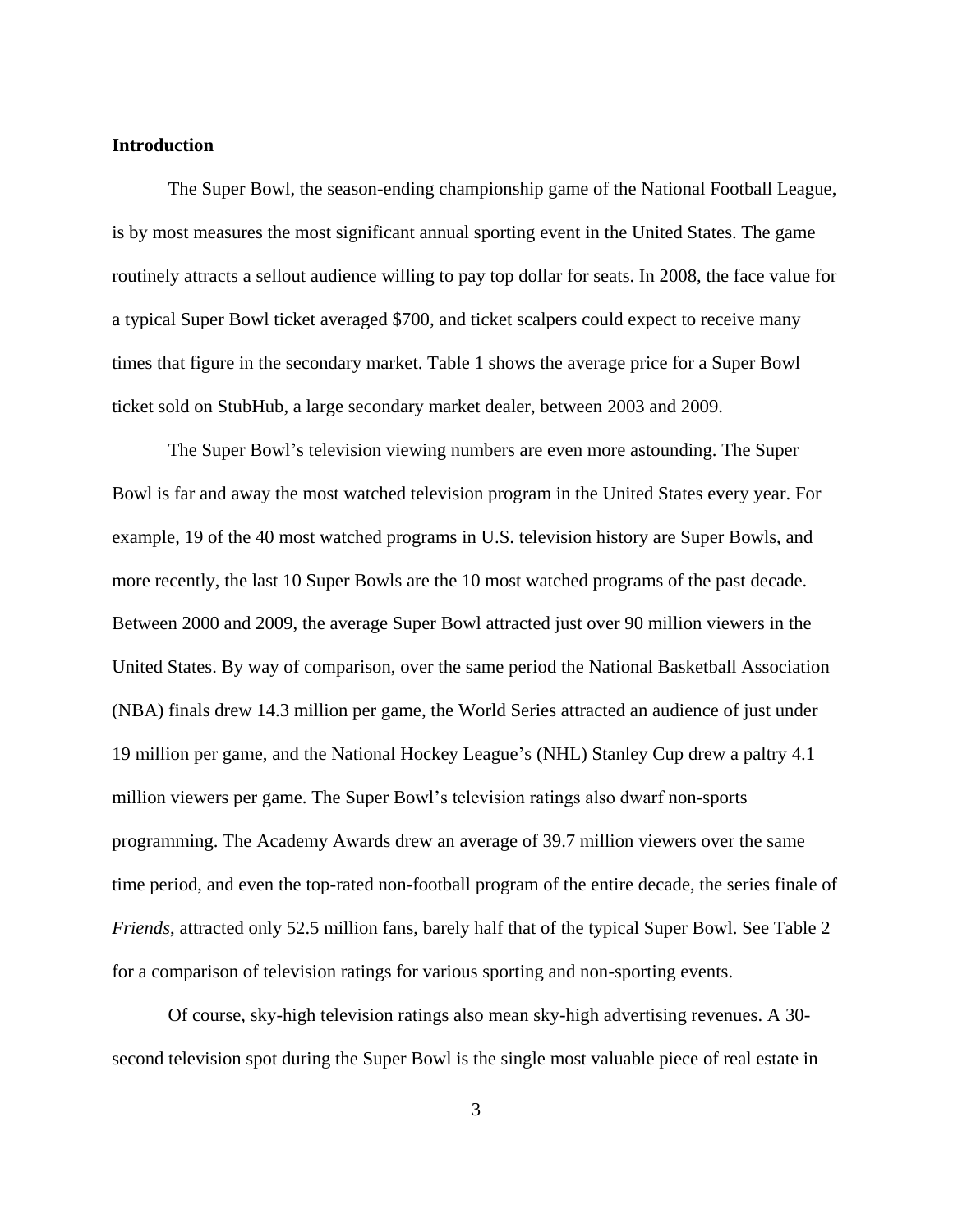all of American broadcast television. In 2009, a 30-second commercial during the Super Bowl sold for \$3.0 million, an 11% increase over the previous year despite the turmoil affecting the national economy. As shown in Table 3, advertising rates at the Super Bowl have experienced a rapid increase over the past two decades, far outpacing inflation as well as advertising rates for other major television events.

#### **Economic Impact of the Super Bowl**

While the spectacle of the big game may be of the greatest interest to the media, marketing experts, and the general public, the economic impact of the Super Bowl on host cities has attracted the most interest from academic economists. Unlike championships in the NBA, NHL, and MLB, the Super Bowl takes place in a neutral site rather than being hosted by the participating teams. Furthermore, unlike the major bowl games played in college football, the location of the game changes from year to year. In this sense, the Super Bowl is most similar to major international competitions such as the Olympics or World Cup. The Union of European Football Association"s (UEFA) annual Champions League final, arguably the biggest annual single day sporting event in Europe, also plays at rotating neutral sites in the same fashion.

The NFL and league boosters typically claim that the Super Bowl generates huge economic windfalls for the cities lucky enough to be selected as the host for the event. For example, a joint study conducted by the National Football League and the W.P. Carey MBA Sports Business Program estimated an economic impact of \$500.6 million from Super Bowl XLI on the greater Phoenix economy in 2008 (W.P. Carey Business School, 2008). As noted by Baade and Matheson (2006a), "If those (types of) numbers are accurate, 'Super' is an apt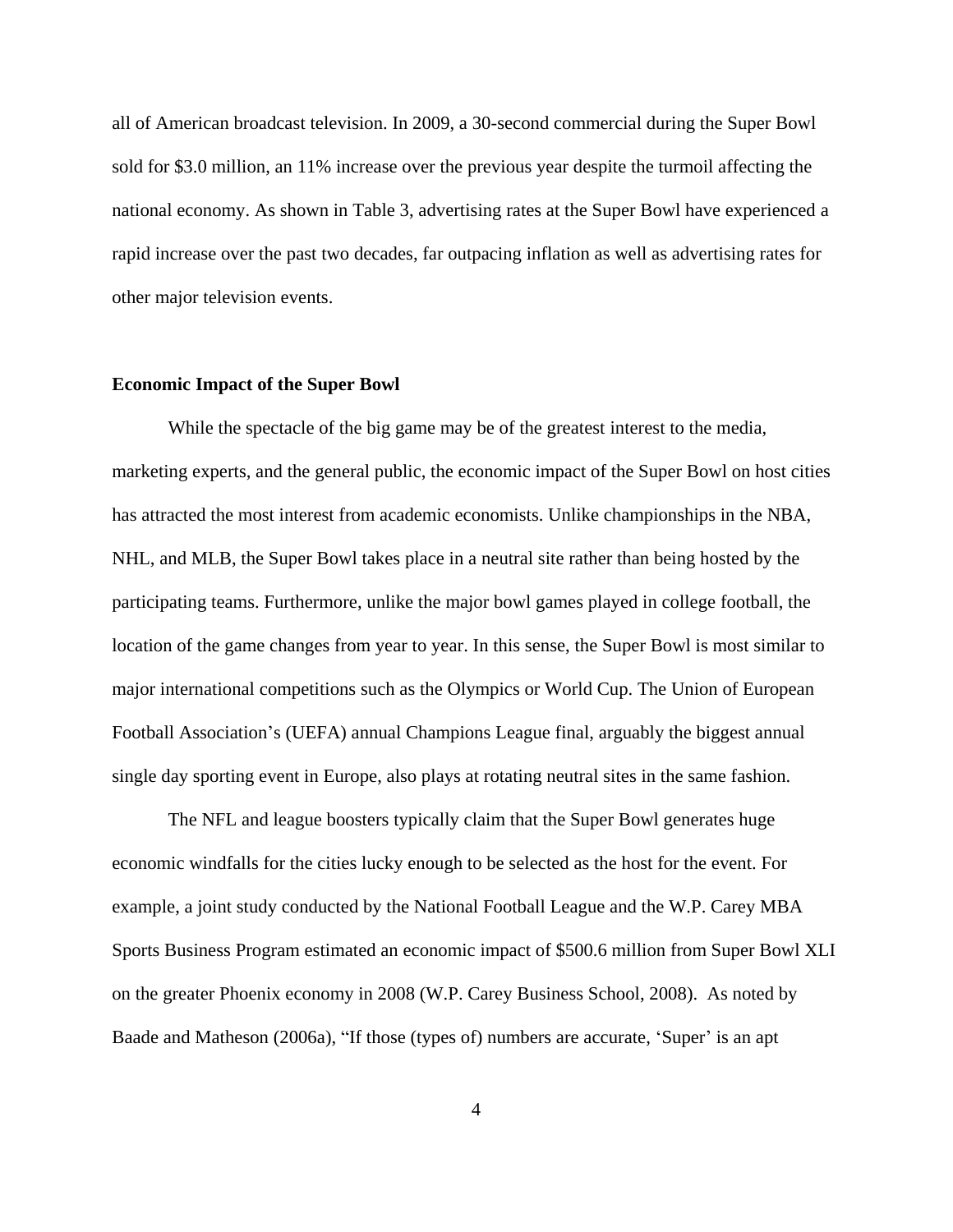adjective for the event." Few other events outside of the Olympic Games or soccer"s World Cup can generate such lofty claims of an economic windfall from such a short-term event.

The W.P. Carey MBA Sports Business Program is not alone in their heady claims. Consulting firms, local visitor and tourism bureaus, as well teams and the league annually publish eye-popping estimates of the economic impact of the big game. For example, an NFL-Sports Management Research Institute (SMRI) study attributed a \$670 million (\$863 million in 2009 dollars) increase in taxable sales in South Florida (Miami-Dade, Broward, and Palm Beach counties) and an increase in economic activity of \$396 million (\$510.1 in 2009 dollars) to the 1999 event (NFL, 1999). As with other economic impact reports, this NFL-commissioned study predicted that a horde of affluent tourists would descend on the three-county area. The NFL-SMRI team reported that the average income of Super Bowl attendees is more than twice that of the average visitor to South Florida during the peak tourist months of January and February (\$144,500 compared to \$40,000-\$80,000), and they spend up to four times as much as the average visitor to South Florida (\$400.33 per day compared to \$99-\$199 per day). As noted by Jim Steeg, the NFL"s Vice President for special events from 1977-2005,

The Super Bowl is the most unique of all special events. Extensive studies by host cities, independent organizations and the NFL all try to predict the economic impact the big game will have on a community. They talk to tens of thousands of attendees, local businessmen, corporate planners, media and local fans -- looking to see how they are affected.

These studies have provided irrefutable evidence that a Super Bowl is the most dramatic event in the U.S. Super Bowl patrons are significantly more affluent, spend more and have more spent on them, and influence future business in the community more than attendees of any other event or convention held in the U.S. (Steeg, 1999).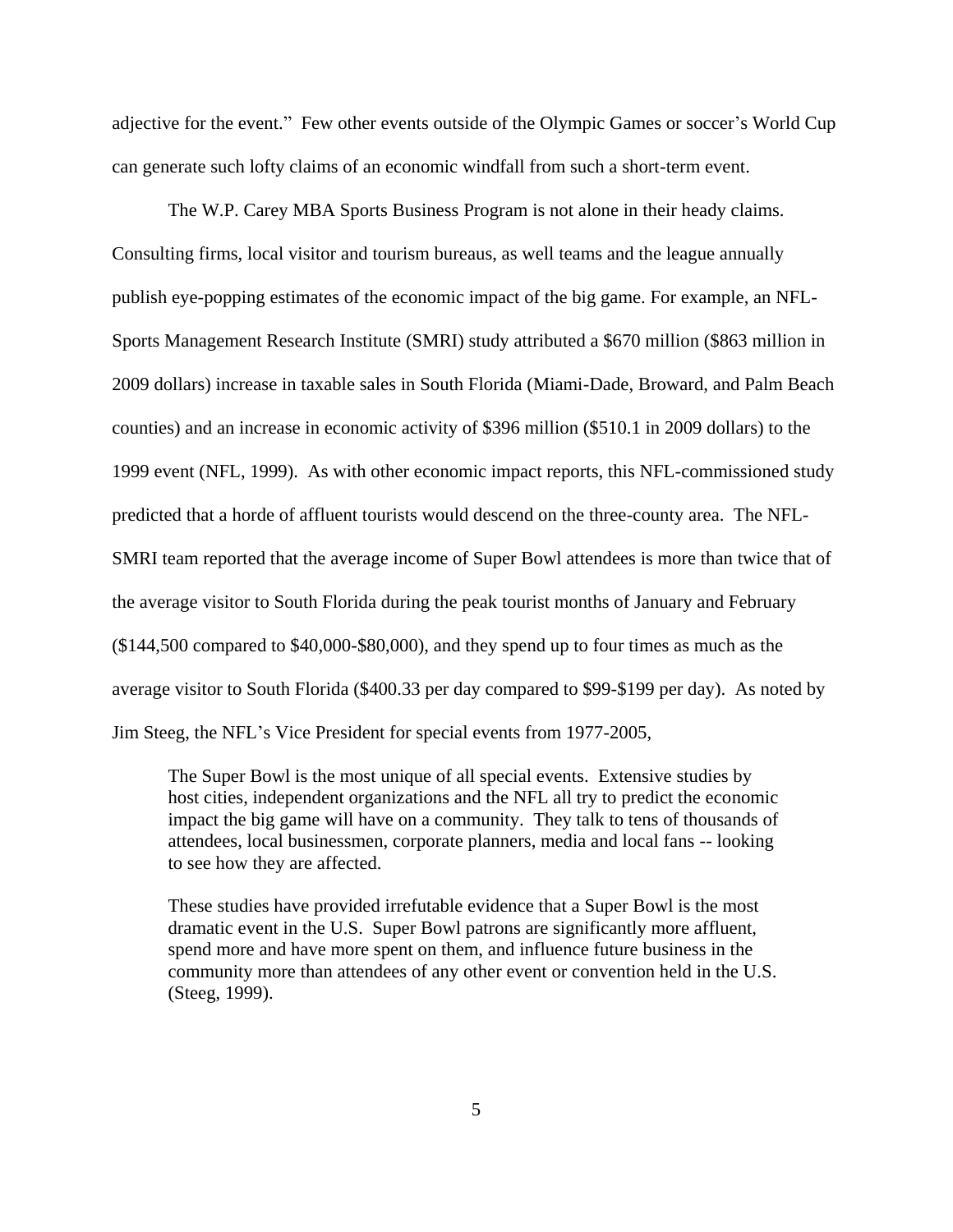Table 4 summarizes a variety of *ex ante* estimates of the impact of the Super Bowl on the host city"s economy.

There are reasons to be skeptical of such claims, however, since the league has strong financial incentives to publicize studies that report a large financial windfall for host cities. The NFL explicitly uses the lure of the Super Bowl as a carrot to convince otherwise reluctant cities to provide public subsidies for the construction of new playing facilities. For example, just days before Arlington, Texas voters narrowly approved a \$325 million tax increase to fund a new stadium for the Dallas Cowboys, NFL commissioner Paul Tagliabue visited the area and suggested that the construction of a new stadium would put the city in a prime position to host an upcoming Super Bowl. Indeed, the new \$1.1 billion stadium will host the 2011 Super Bowl. If the Super Bowl really provides a \$400 or \$500 million boost to a local economy, then, in effect, the benefits of the game could completely cover the public outlay. Of course, this logical reasoning only holds if the big game does, in fact, generate substantial economic benefits. Given the fact that over \$5 billion in taxpayer money has been spent since 1995 on the construction or refurbishment of NFL stadiums, obtaining accurate measurements of the economic impact of NFL franchises and mega-events such as the Super Bowl is of significant public policy importance.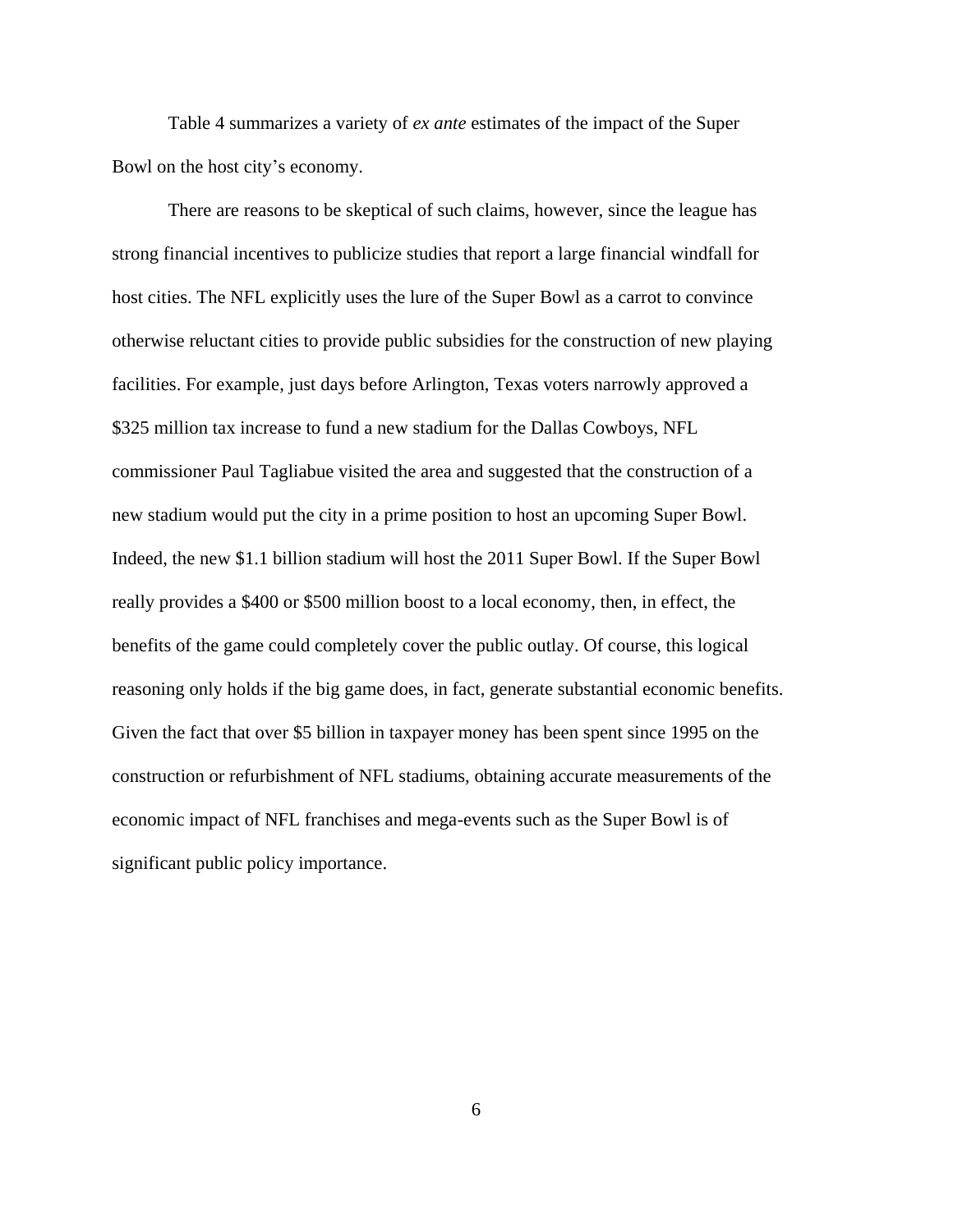Table 5 shows the hosts of the Super Bowl from 1967 through 2013. It is interesting to note that during the early years of the game, it was common for the same city to host the game multiple times. Fourteen of the first fifteen games were held in either New Orleans, Miami, or the Los Angeles area. More recently, however, the clear tendency has been to spread out the game. Over the fifteen year period from 1999-2013, eleven different cities held games, and in at least 6 of these cases (Tampa, Dallas, Indianapolis, Glendale/Phoenix, Houston, and Detroit), the game was awarded immediately after the construction of a new publicly financed stadium. There can be little doubt that the NFL would not place its premier event in Detroit or Indianapolis except in exchange for a large public subsidy in the form of a new stadium for one of the league"s franchises.

On the surface, measuring the economic impact of a large sporting event is a regularly straight-forward task. One simply needs to add up the number of attendees at the game and estimate the average fan"s expenditures in connection with the game. For example, in assessing the impact of Super Bowl XXVIII on the City of Atlanta and the State of Georgia, Jeffrey Humphreys (1994) estimated that the event generated 306,680 Avisitor days@ and that the average per diem expenditures per visitor was \$252 to arrive at a direct economic impact from the event of \$77 million. The indirect economic impact of an event is calculated by taking the direct impact and applying a multiplier to account for the initial round of expenditures recirculating in the economy. While the magnitude of the multiplier can be affected by a large number of variables including the sectors in which the initial spending takes place and the size of the metropolitan area in which the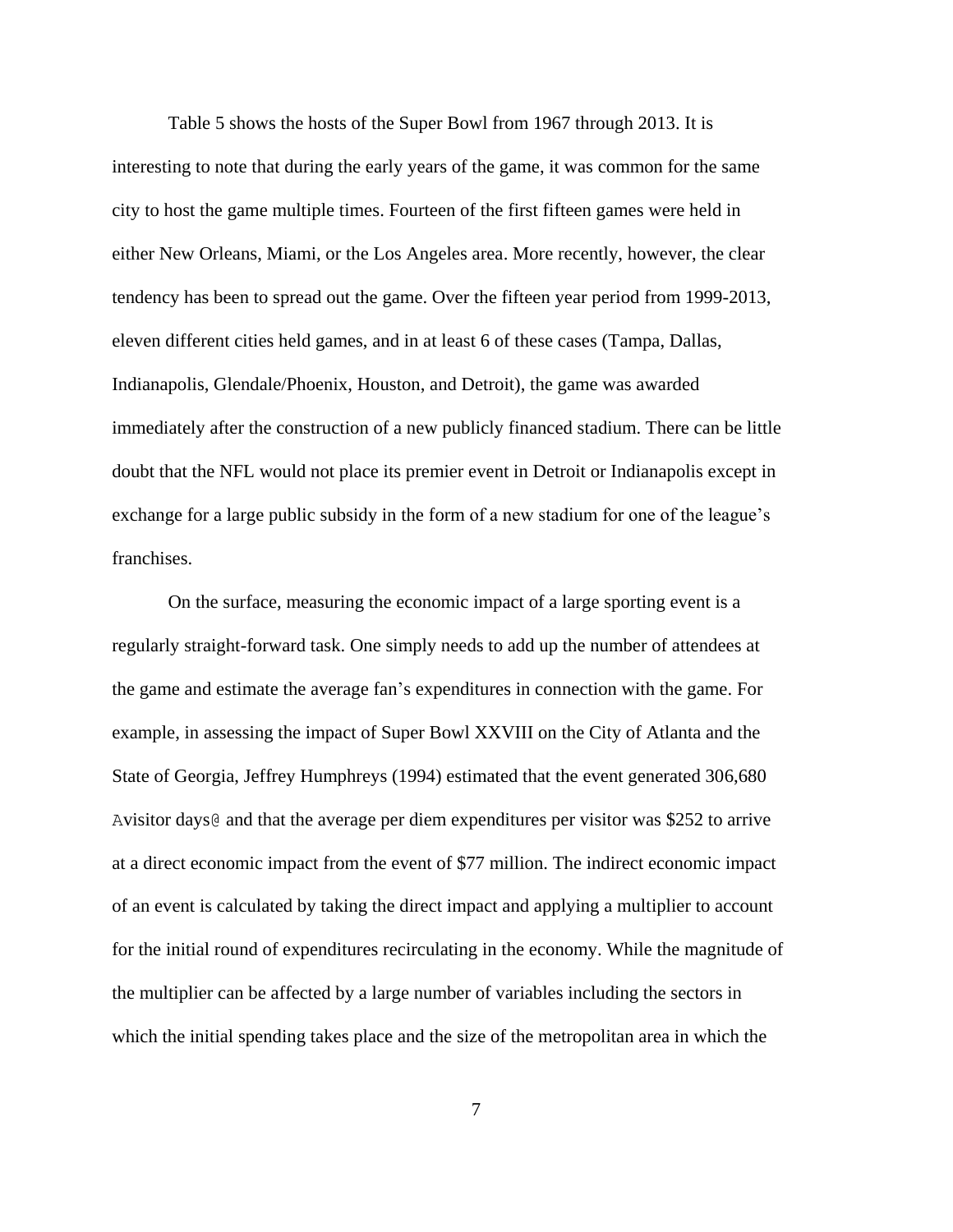event occurs, typically for major sporting events, the multiplier effect doubles the size of the initial round of spending. Humphreys estimated the indirect economic impact of the 1994 Super Bowl at \$89 million for a total impact from the game of \$166 million.

While this type of *ex ante* prediction of the economic impact of the Super Bowl appears straight-forward, in fact there are numerous theoretical difficulties with this method of estimation. Three prominent problems frequently cited by economists are the substitution effect, the crowding out effect, and leakages.

The substitution effect occurs when consumers spend money on a sporting event that would normally have been spent elsewhere in the economy. For example, if a parent buys a child a Pittsburgh Steelers 2009 Super Bowl Champions sweatshirt for Christmas, it is unlikely that this sweatshirt represents an additional gift but instead will be given instead of another present. In this case, the Super Bowl has not increased total expenditures on gifts but instead has simply rearranged spending patterns towards sports paraphernalia and away from, say, ugly holiday sweaters. In a broader sense, spending on the Super Bowl by residents of the host city reduces the money available for these consumers to spend elsewhere in the economy. For this reason, most honest practitioners of economic impact analysis exclude spending by local residents from final economic impact numbers.

Of course, for mega-events like the Super Bowl, the substitution effect is likely to be much lower than for a regular season game since a much larger percentage of the attendees are from out of town. On average the NFL distributes 75% of the available tickets to individual teams. Each participating team receives 17.5% of the tickets while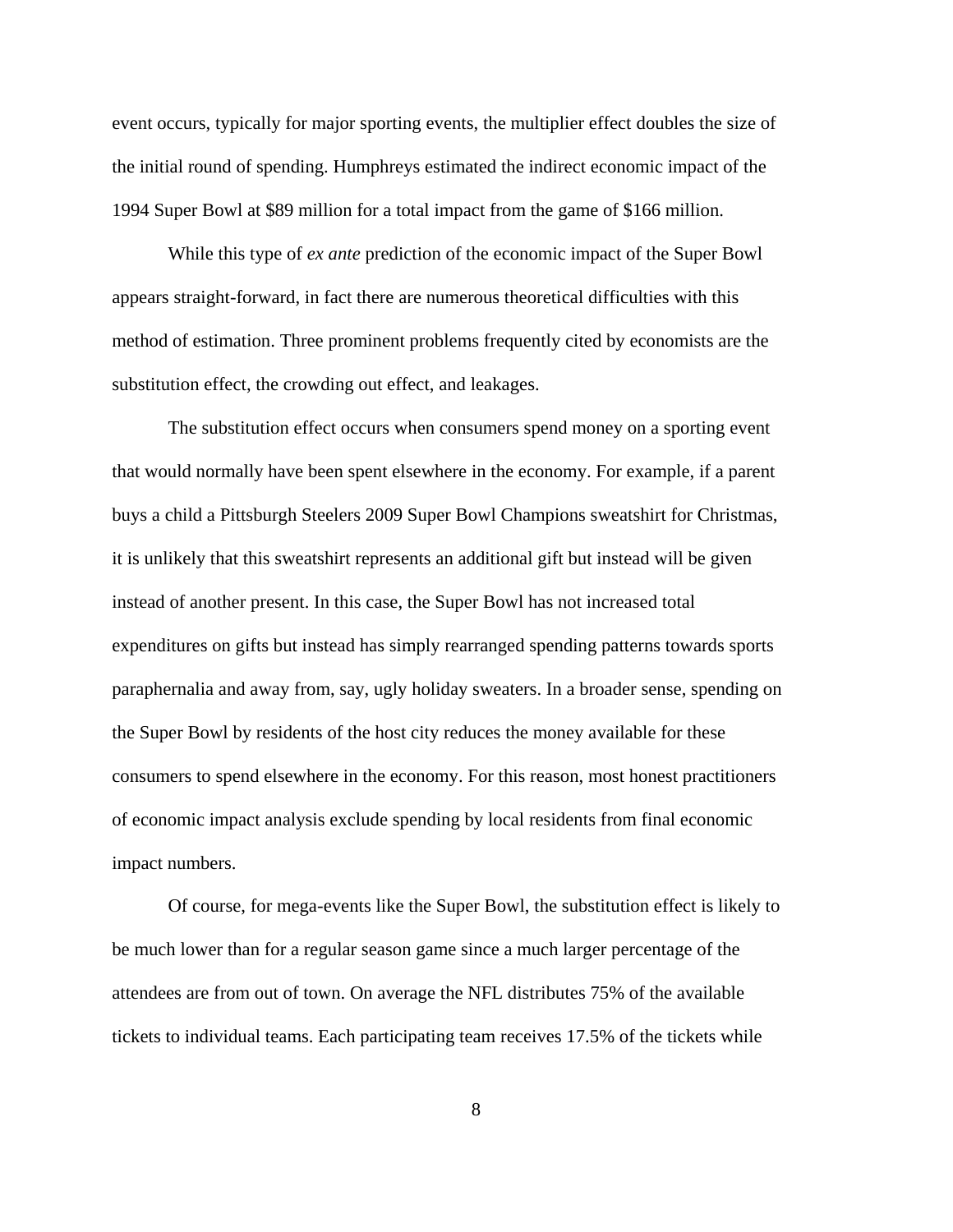non-participating teams get 1.2% of the tickets and the host team receives 5% of the tickets. The remaining quarter of the available tickets are retained by the NFL and distributed to sponsors, the broadcast networks, media, VIPs and the host committee (Tampa Bay Super Bowl Host Committee, 2009). Since few of the attendees at the game are local residents, the substitution effect is likely to be low. On the other hand, the Super Bowl has become a week-long event with numerous open events for fans that are more accessible to the local population. Spending at these events by local residents must be factored out of expenditure estimates in order to obtain an accurate assessment of the net economic impact.

Crowding out occurs when the crowds and congestion associated with a sporting event displaces regular economic activity. While there is no doubt that the Super Bowl attracts large numbers of tourist, it is equally clear that others are dissuaded from visiting Super Bowl host cities during the time period around the game. Indeed, the situation is much like Yogi Berra's famous quote, "No one goes there anymore; it's too crowded." Traditionally, the Super Bowl has been held in warm weather cities that are popular vacation destinations even when the Super Bowl is not in town. Therefore, even if a city"s hotels during a Super Bowl are full to capacity with sports fans, if the hotels would have been 80% occupied anyway, the net effect of the Super Bowl is the incremental 20% of additional rooms that are sold not the entire number of rooms sold to Super Bowl visitors.

A perfect example of this phenomenon occurred in January 2002 in the aftermath of the September 11 terrorist attacks. The attacks caused the NFL season to be pushed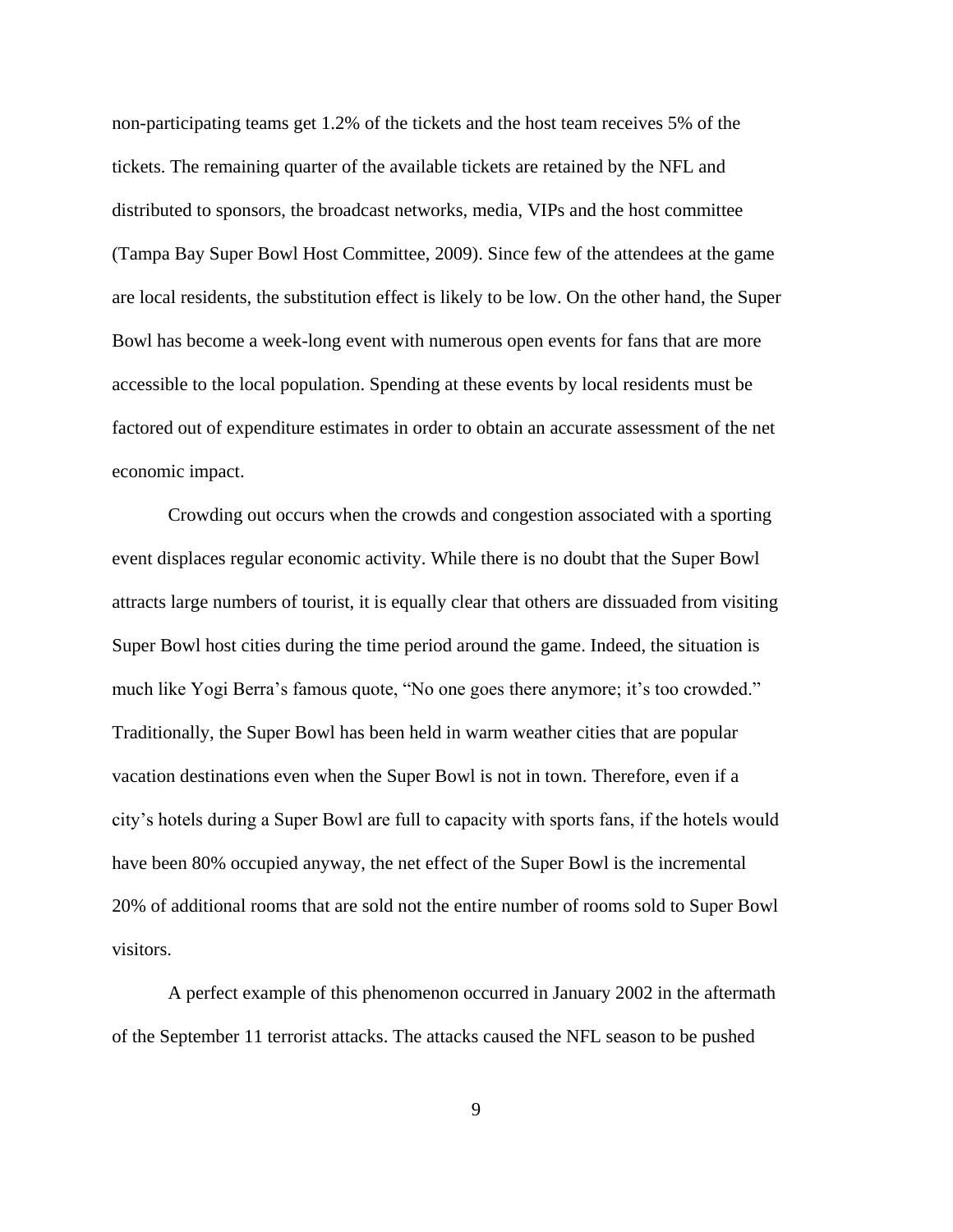back by one week. Unfortunately, the host city that year, New Orleans, was initially unable to accommodate the Super Bowl on the succeeding weekend because of the presence of a large national auto dealers convention the next week. Only when the convention was moved was it possible to host the Super Bowl on the desired week. Therefore, while the Super Bowl filled every hotel room in the city, a large number of these hotel rooms would have been full of auto dealers even in the absence of the Super Bowl. Therefore, the economic impact of the Super Bowl should only include any hotel rooms sold to sports fans over and above the number of rooms that would have been sold anyway. Of course, the recent decisions to hold Super Bowls in cold weather locations such as Detroit and Indianapolis are likely to reduce any potential crowding out effects.

The third major consideration is the problem with leakages. While a great deal of money may be spent within a city during a mega-event, much of the money may immediately leak out of the city and not end up in the pockets of local residents. In other words, the event may generate economic activity for the city but not generate income for its citizens. Of course, normal multiplier analysis as performed by software modeling packages such as the Bureau of Economic Analysis" Regional Input-Output Multiplier System (RIMS II) or IMPLAN (IMpact analysis for PLANing) does account for leakages in its modeling. However, the complex input-output matrices upon which these models rely are based on the normal inter-industry relationships that exist in local economies, and during a mega-event these relationships may be anything but normal.

For example, it is common practice for hotels to raise their rates to 3 or 4 times the normal level during the Super Bowl. Local hotel desk clerks and room cleaners,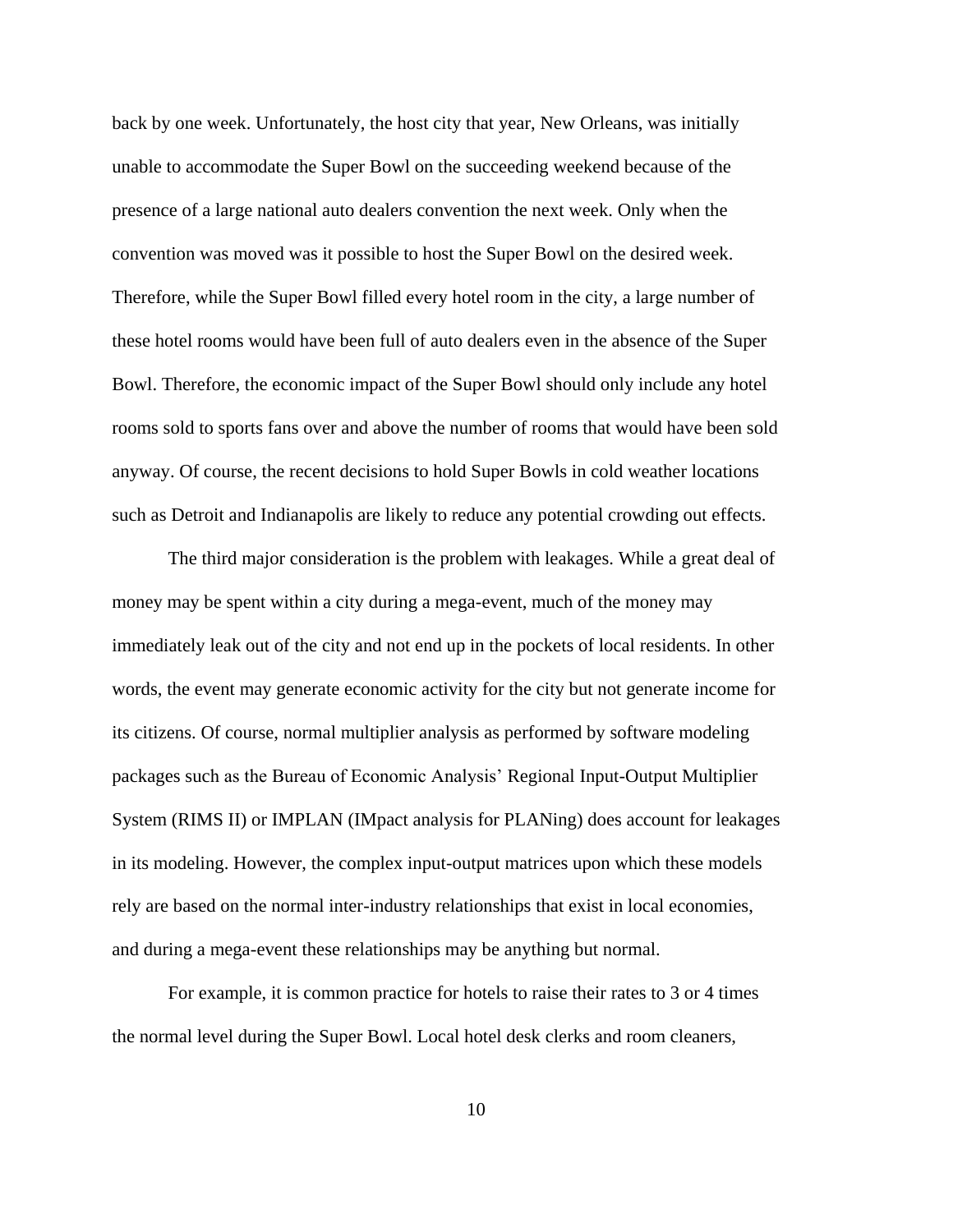however, don't see a 300% or 400% increase in their wages. It is not the local workers but instead shareholders back at corporate headquarters who benefit from the event. Since a smaller portion of visitor spending at hotels winds up in the hands of local residents during the Super Bowl, multipliers calculated using average spending patterns are likely to be biased upwards (Matheson, 2009).

Capacity constraints in cities also lead to leakages. The Super Bowl is a large enough event that many services demanded by visitors, ranging from high-end catering to exotic dancing, cannot be fulfilled solely by local providers. Therefore, labor and capital must often be imported into the host city to meet the excess demand. Of course, payments to these imported factors of production do not represent income for the city but instead increase incomes of the guest workers.

An obvious illustration of this situation occurred in Jacksonville in 2005. Jacksonville was a significantly smaller and less popular tourist destination than Super Bowl venues such as New Orleans or Miami, and the city, therefore, had significantly fewer hotel rooms available than most other host cities. To alleviate the shortage of hotel rooms, the Super Bowl host committee arranged for six large cruise ships to dock in the area, providing housing for up to 7,600 guests (Donovan, 2005).

Of course, after the big weekend, the ships pulled up anchor and sailed away, taking any revenues they generated with them. In effect, all spending that occurred on these ships was subject to nearly 100% leakage from the Jacksonville economy.

Other issues that may affect the true net economic impact of an event include casual visitors and time switching. Casual visitors are tourists who attend a sporting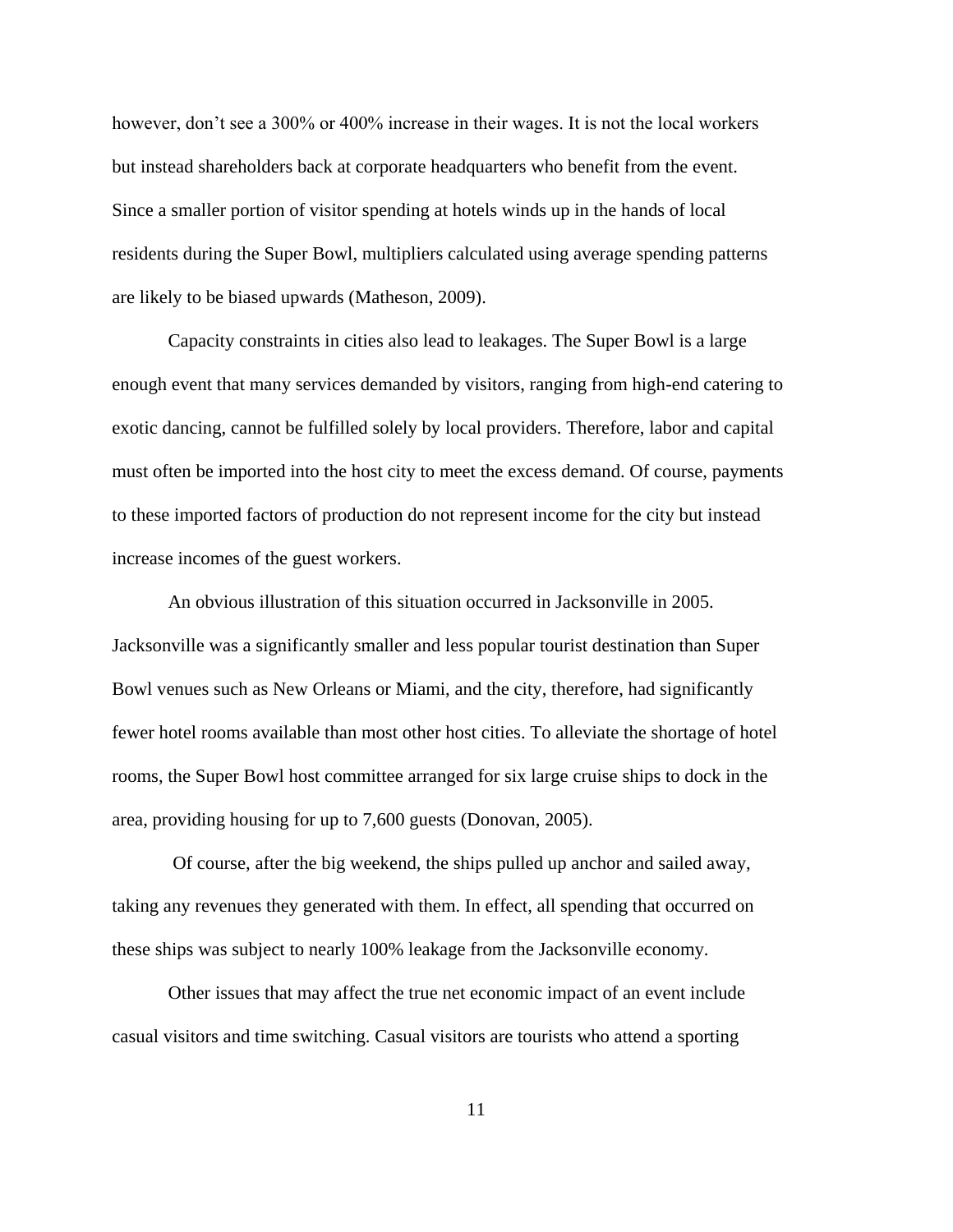event while traveling but whose primary purpose for traveling is not sports related. For example, a professor at a conference who attends a baseball game during his or her stay would get counted into a typical economic impact study. However, the sporting event had no influence on whether the individual visited the city, and the spending done at the ballpark simply substitutes away from spending that would have taken place elsewhere in the economy in the absence of the game. Of course, with a huge event like the Super Bowl, casual spending is unlikely to play a significant role since crowding will preclude large numbers of non-sports fans from being in the city during Super Bowl week anyway.

Time switching, however, may be an important factor when considering the economic impact of the Super Bowl. Time switching occurs when an individual is planning to visit a city but rearranges his or her schedule to coincide with a sporting event. The sporting event does not influence whether the person visits the city but instead only influences the timing. This factor can certainly be important for the Super Bowl. A person may have long desired to visit a tourist destination like New Orleans, and the Super Bowl is what finally prompts the individual to take that trip. But once the sports fan has seen the city, the tourist has crossed the city off of his or her future vacation destinations.

#### **Empirical Studies of the Super Bowl**

Given the theoretical shortcomings of traditional economic impact analysis as well as public policy implications of publishing potentially inflated economic benefit numbers, numerous independent scholars not connected with the NFL or any Super Bowl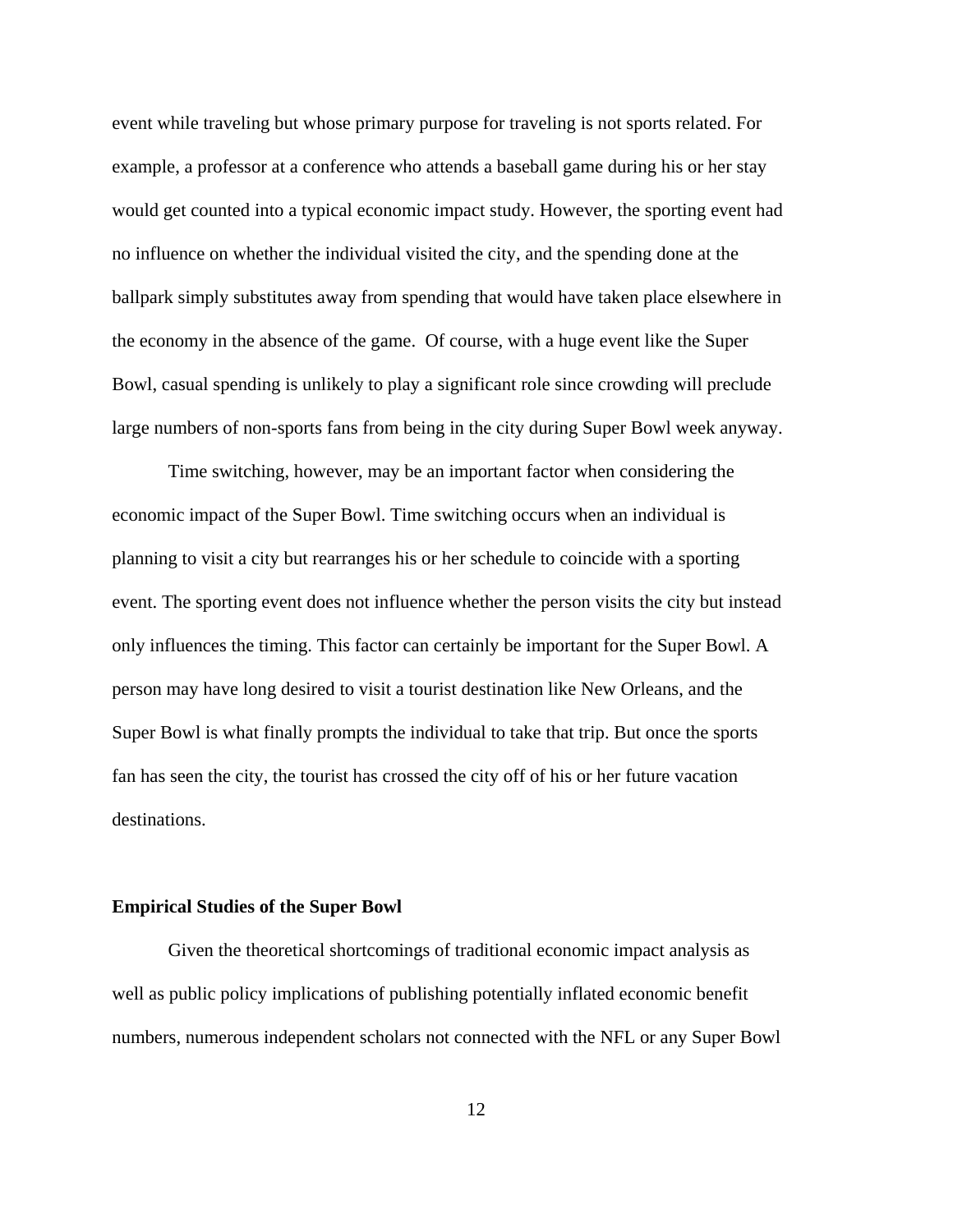host committees have examined the *ex post* impact of hosting the Super Bowl on a wide variety of economic variables including employment, personal income, per capita income, taxable sales, tax revenues, and visitor statistics. In general, these studies have all come to the same conclusion: the Super Bowl generates a fraction the economic impact claimed by boosters.

Porter (1999) examines short-term data on sales receipts for several Super Bowls concluding,

Investigator bias, data measurement error, changing production relationships, diminishing returns to both scale and variable inputs, and capacity constraints anywhere along the chain of sales relations lead to lower multipliers. Crowding out and price increases by input suppliers in response to higher levels of demand and the tendency of suppliers to lower prices to stimulate sales when demand is weak lead to overestimates of net new sales due to the event. These characteristics alone would suggest that the estimated impact of the megasporting event will be lower than the impact analysis predicts.

Baade and Matheson (2000) examine twenty-five Super Bowls from 1973 to 1997 and find that the game is associated with an increase in employment in the host metropolitan area of 537 jobs. Based on simple assumptions regarding the value of a job to a community, they estimate an average economic impact of roughly \$30 million or approximately one-tenth the figures touted by the NFL.

Baade and Matheson (2006a) update their previous results by directly examining personal income in host cities. They find that for Super Bowls held between 1970 and 2001, the host city experienced an average increase in personal income of \$91.9 million. While this amount is not statistically significant at any generally accepted level, Baade and Matheson also calculate confidence intervals for their point estimate and conclude that there is less than a 5% probability that the true impact of the Super Bowl on personal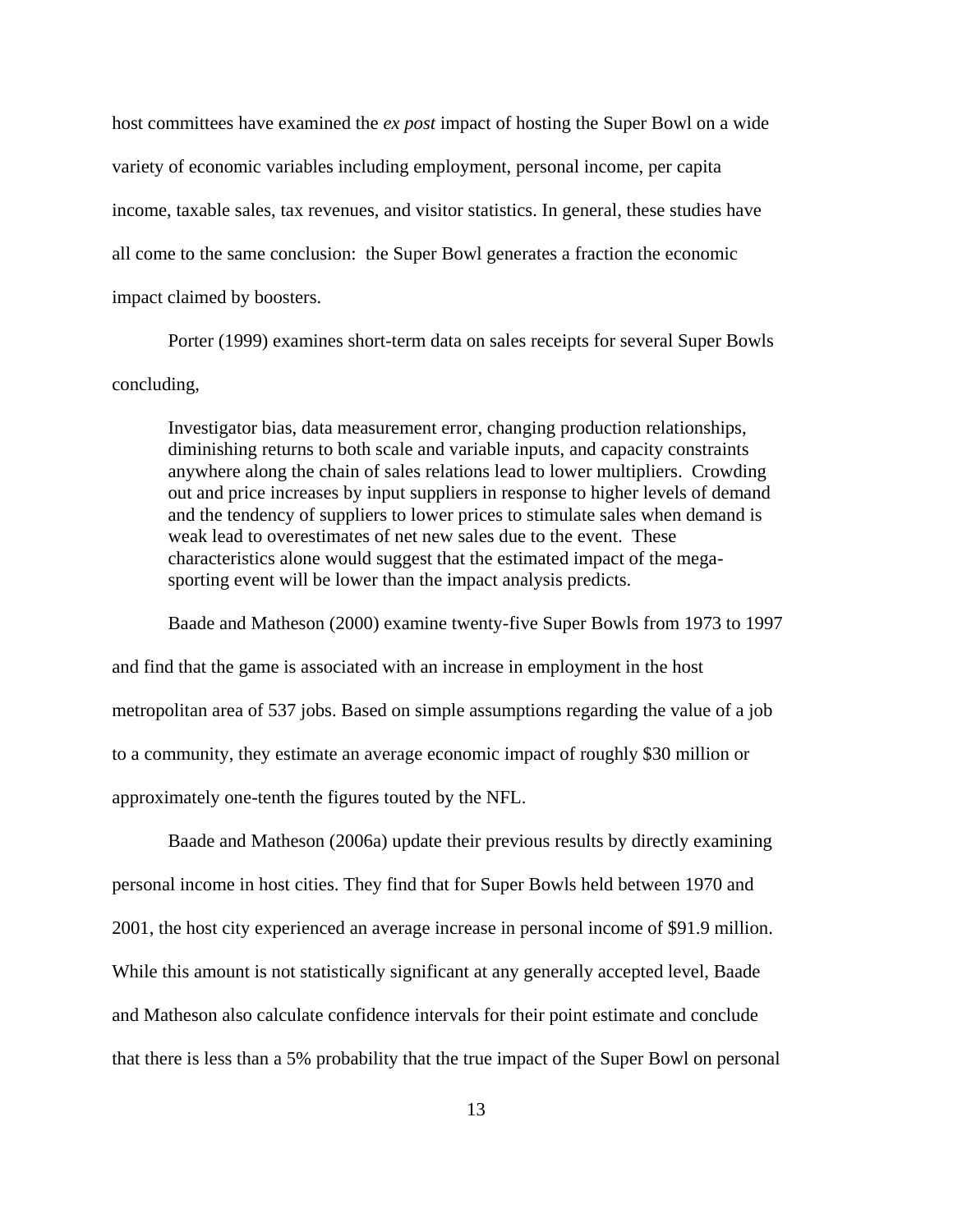incomes in host metropolitan statistical areas exceeds \$300 million, and the chance that the true impact exceeds \$400 million is less than 1%.

Coates and Humphreys (2002) look at all post-season play in American professional sports, not just the Super Bowl, and find that hosting the Super Bowl had no statistically significant effect on per capita income in the host city. Interestingly, however, they do find that the city of the winner of the Super Bowl experiences statistically significant increase of roughly \$140 in per capita income. They attribute this finding to possible higher labor efficiency due to a "feel-good" effect although they concede that the most likely answer is simply spurious correlation. Matheson (2005), on the other hand, arrives at a figure of between a \$50 and \$60 increase in per capita income for winning cities, a figure that is not statistically significantly different from zero at the 5% significance level.

Davis and End (2009) extend the results of both of the previous papers. While their paper focuses on the effects of team winning percentage on citywide wages and income per capita, they include variables for both hosting and winning the Super Bowl. Under various estimation methods the coefficient on winning the Super Bowl is nearly always positive and is statistically significant at the 5% level in roughly half of the estimations. Interestingly, the coefficient on hosting the Super Bowl is nearly always negative and is again statistically significant at the 5% level in roughly half of the regression models suggesting that there is evidence that hosting the Super Bowl may actually have a significant negative impact on income per capita in host cities.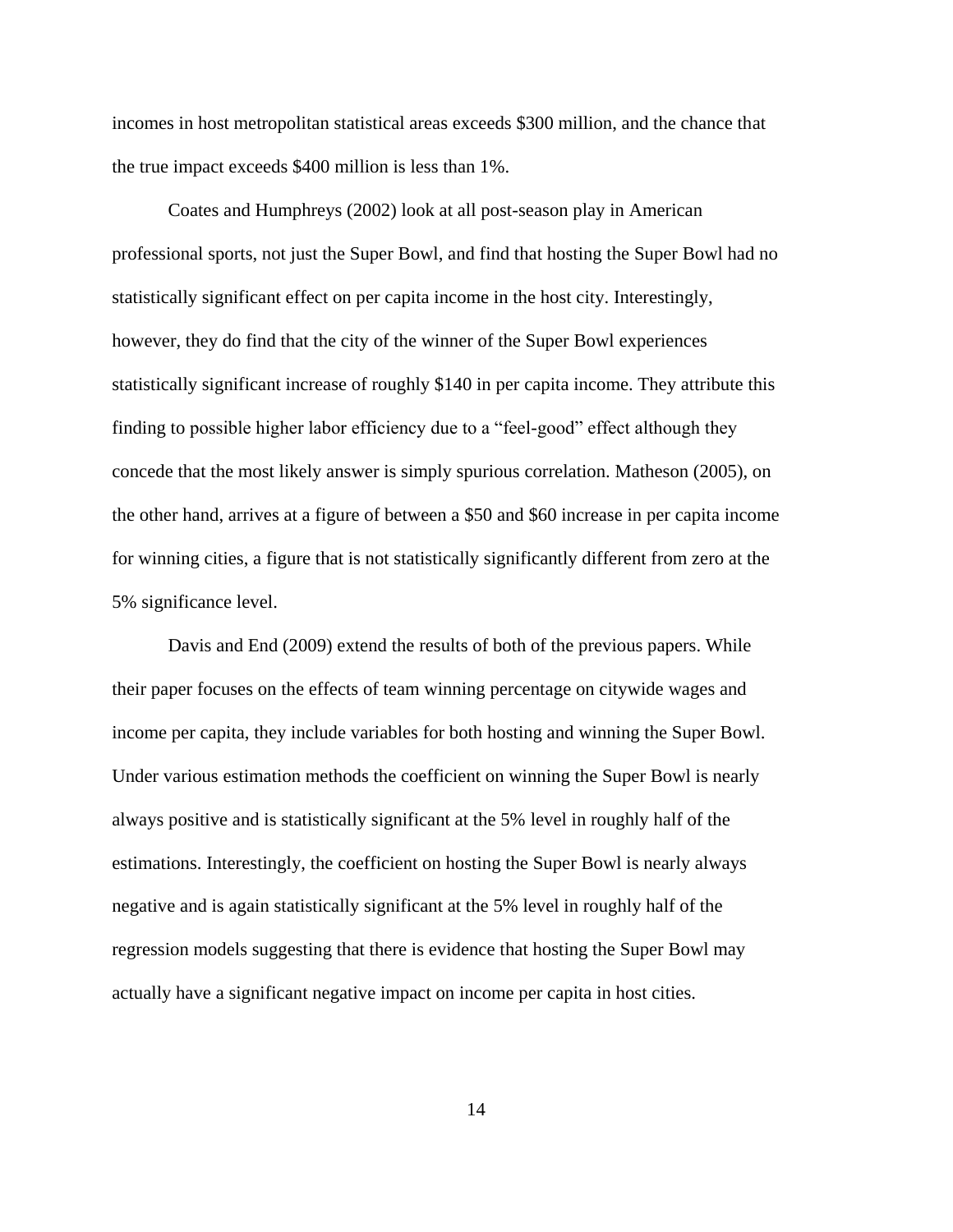As noted previously, a major difficulty of measuring the economic impact of events like the Super Bowl is that even the effect of largest sporting events may be hard to isolate within the large, diverse metropolitan economies in which they take place. For example, even if the Super Bowl does result in a \$500 million boost to the host city, this is less than 0.2 percent of the annual GDP of a large metropolitan area like Miami, the most frequent Super Bowl host. Any income gains as a result of the big game would likely be obscured by normal fluctuations in the region's economy. This problem is further compounded by the fact that the Super Bowl, even with its surrounding activities, lasts for only a few days. Even if the effects of the event are large in the time period immediately surrounding the Super Bowl, this impact is likely to be obscured in annual data. All of the *ex post* studies described previously utilize annual data.

If a data source that covers a smaller geographical area or a shorter time-frame can be uncovered, however, any potential impact is more likely to be identified. For example, while the presence of the Super Bowl might have a large effect on neighborhood businesses, the overall effect on a state or country"s economy will be minuscule and hard to identify. Furthermore, these same economic effects may be large for the time period immediately surrounding the event, but over the course of an entire year, the impact of a single week-long period is not likely to show up as an important change.

For this reason, several researchers have turned to taxable sales which are often available monthly and frequently cover areas as small as individual cities and counties instead of entire metropolitan areas. Furthermore, general sales tax collections or specific increases in the sales tax rate have been used to finance many publicly funded sports facilities making an examination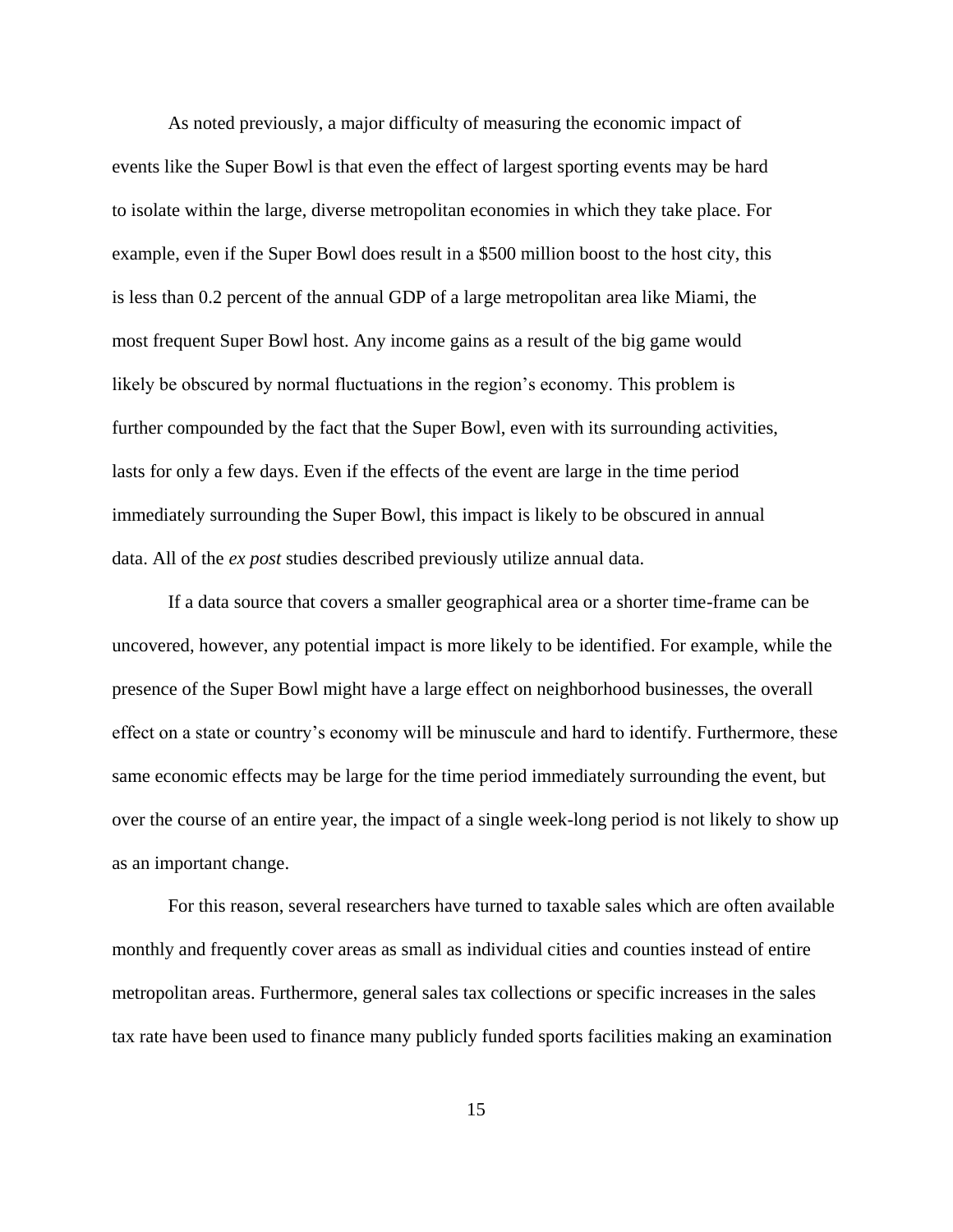of taxable sales especially relevant from a public policy standpoint. For example, of the 23 new stadiums constructed for NFL franchises between 1992 and 2009, 7 were funded, at least in part, through increases in the local general sales tax rate while another 8 were funded through increased excise taxes, i.e. sales taxes on specific goods and services such as rental cars or hotel rooms (Baade and Matheson 2006b). In addition, the single largest component of gross domestic product is consumer spending, much of which is captured by taxable sales, and therefore taxable sales are a good proxy for overall economic activity.

Baade, Baumann and Matheson (2008) examine monthly taxable sales in Florida counties between 1980 and 2005. Three Florida cities (Miami, Tampa, and Jacksonville) hosted seven Super Bowls during this period. Six of the seven Super Bowls show no significant increase in taxable sales during the event, and the authors calculate that a typical game increased taxable sales by roughly \$99 million.

Coates (2006) performs a similar analysis on monthly sales tax collections for the city of Houston finding that the Super Bowl increases tax revenues by roughly \$5 million. Given a tax rate of 5%, this approximates an increase in taxable sales of roughly \$100 million, confirming the results of Baade, Baumann and Matheson (2008). Coates and Depken (2006) extend this analysis to cover multiple cities in Texas again finding a significant increase in taxable sales associated with hosting the Super Bowl although the estimated increase is only roughly half that estimated by Coates (2006).

Interestingly, the NFL itself has also examined the effect of the Super Bowl on taxable sales. In one of the few examples of a league-sponsored *ex post* study, the NFL reported that, "Thanks to Super Bowl XXXIII, there was a \$670 million increase in taxable sales in South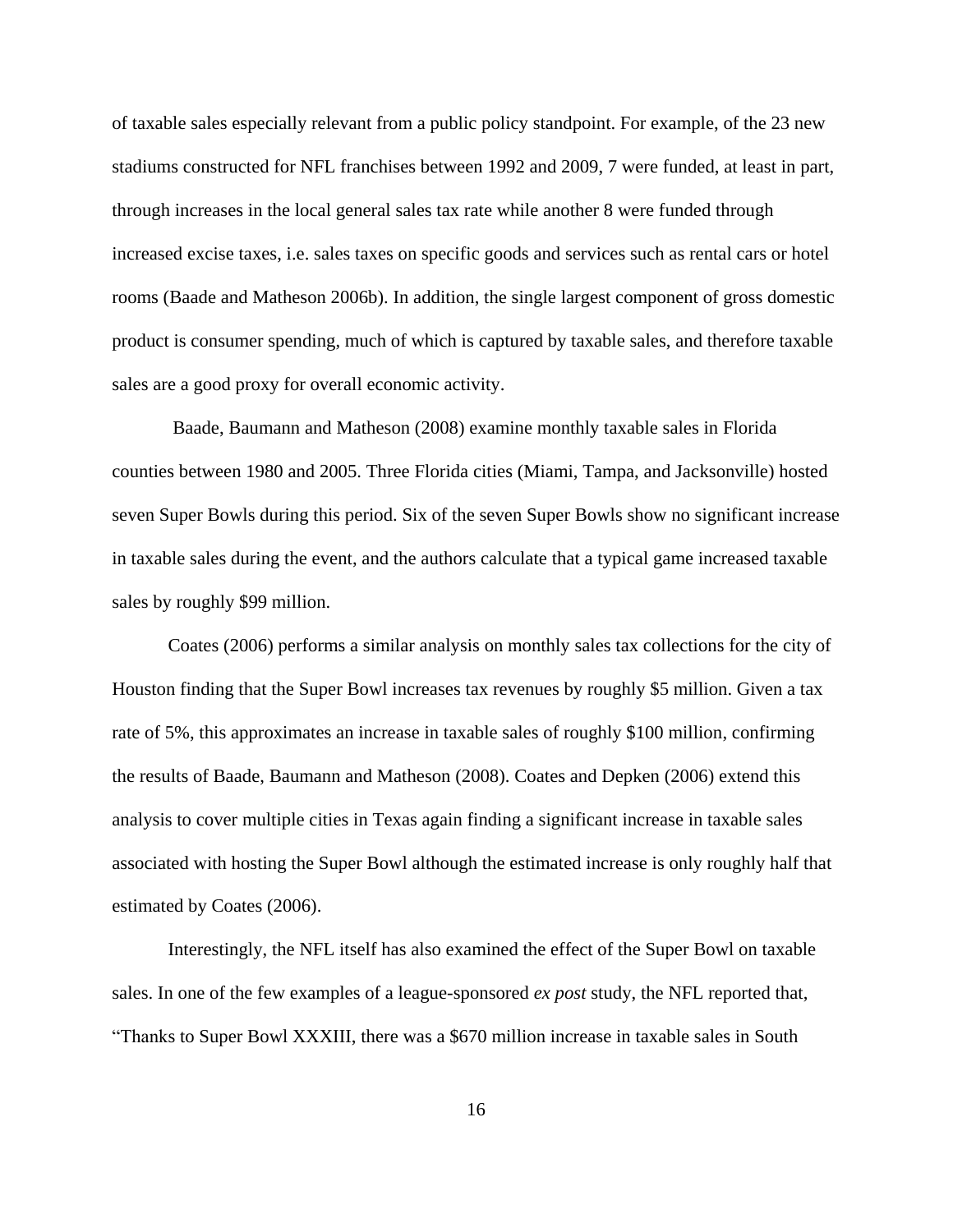Florida compared to the equivalent January-February period in 1998." (NFL Report, 1999) Indeed, a cursory examination of the data shows that the three county region of Miami-Dade, Broward, and Palm Beach counties did experience an increase in taxable sales roughly the size of that claimed by the league. Unfortunately for the NFL, their study is woefully inept as the league neglected to account for factors besides the Super Bowl, such as inflation, population growth, and routine economic expansion, that could account for the rise in taxable sales. As noted as by Baade and Matheson (2000), over 90% of the increase can be accounted for by these variables.

Of further interest is the fact that if taxable sales are further broken down by county, both Broward and Palm Beach counties actually experienced lower than expected taxable sales in 1999 (by \$14 and \$16 million respectively) despite the presence of the Super Bowl. Only Miami-Dade county (the actual location of the Super Bowl) experienced an increase in taxable sales (of \$67 million) beyond expectations. This is further evidence that mega-events merely tend to shift resources from one area to another rather than generating new economic activity.

Finally, it is worth noting that taxable sales in the area during January-February 2000, the year after the game, were \$1.26 billion higher than in the same months during the Super Bowl year. Strangely, the NFL never publicized a story announcing, "Thanks to the lack of a Super Bowl, there was a \$1.26 billion increase in taxable sales in South Florida compared to the equivalent January- February period in 1999."

#### **Non-monetary Benefits**

If the monetary benefits of the Super Bowl generally fail to materialize at the level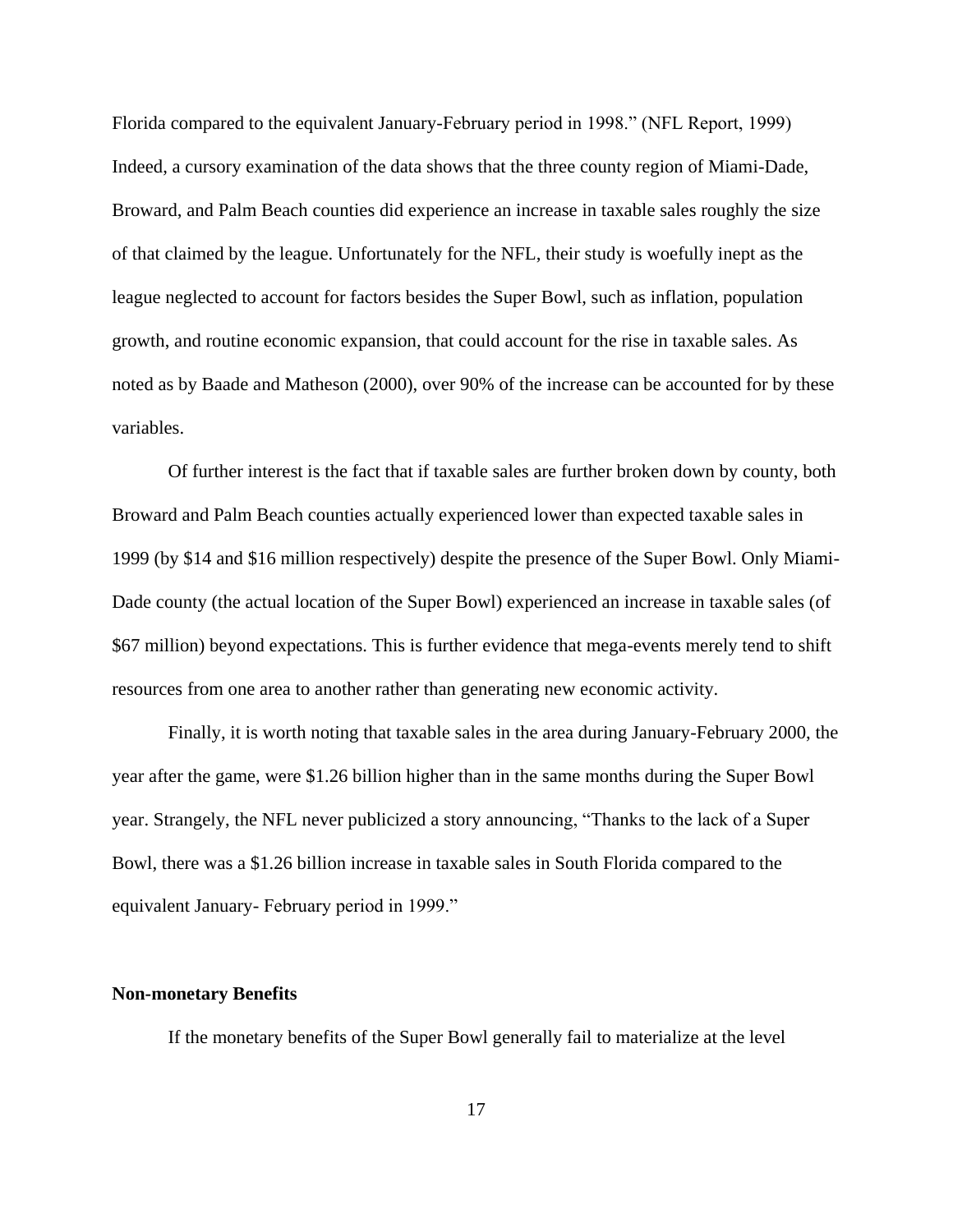predicted by *ex ante* estimates, it is often claimed that the Super Bowl brings indirect or nonpecuniary benefits to host cities that add substantially to the direct monetary benefits. For example, in assessing the impact Super Bowl XLII in Glendale, Arizona, Michael Mokwa, chairman of the marketing department at the W. P Carey School of Business stated, ""The money is just the tip of the iceberg. Thousands and thousands of people who came here for the Super Bowl, of whom many had never been to the Valley before, took away powerful memories and good feeling about Arizona." This translates, he said, into coveted return visits, family and business relocations, and word-of-mouth marketing throughout the country. Priceless, as MasterCard is fond of saying." (W.P. Carey School of Business, 2008)

Alan Sanderson, a University of Chicago economist counters, however, that anyone who claims that the intangible benefits of an event like the Super Bowl are "priceless" or "immeasurable" either are "too lazy to go find the correct answer or are afraid of what the true answer might be."

Certainly the game brings potential intangible benefits to the host city. The game can serve to advertise the city to future conventions, businesses, and individual tourists. But here too, estimates of potential benefits can be inflated by the league. Overhead television shots broadcast during the game are often assigned a value at the same rate as commercial during the game. Thus, a 30-second shot of downtown Miami is valued at the same rate as a 30-second commercial spot, which sold for \$3 million in 2009. Given the large number of times the stadium or the city is shown during the game, such advertising can easily add up to tens or hundreds of millions of dollars of imputed value. But such calculations must be flatly incorrect.

First, this technique implies that a simple 30-second overhead shot has the same effect on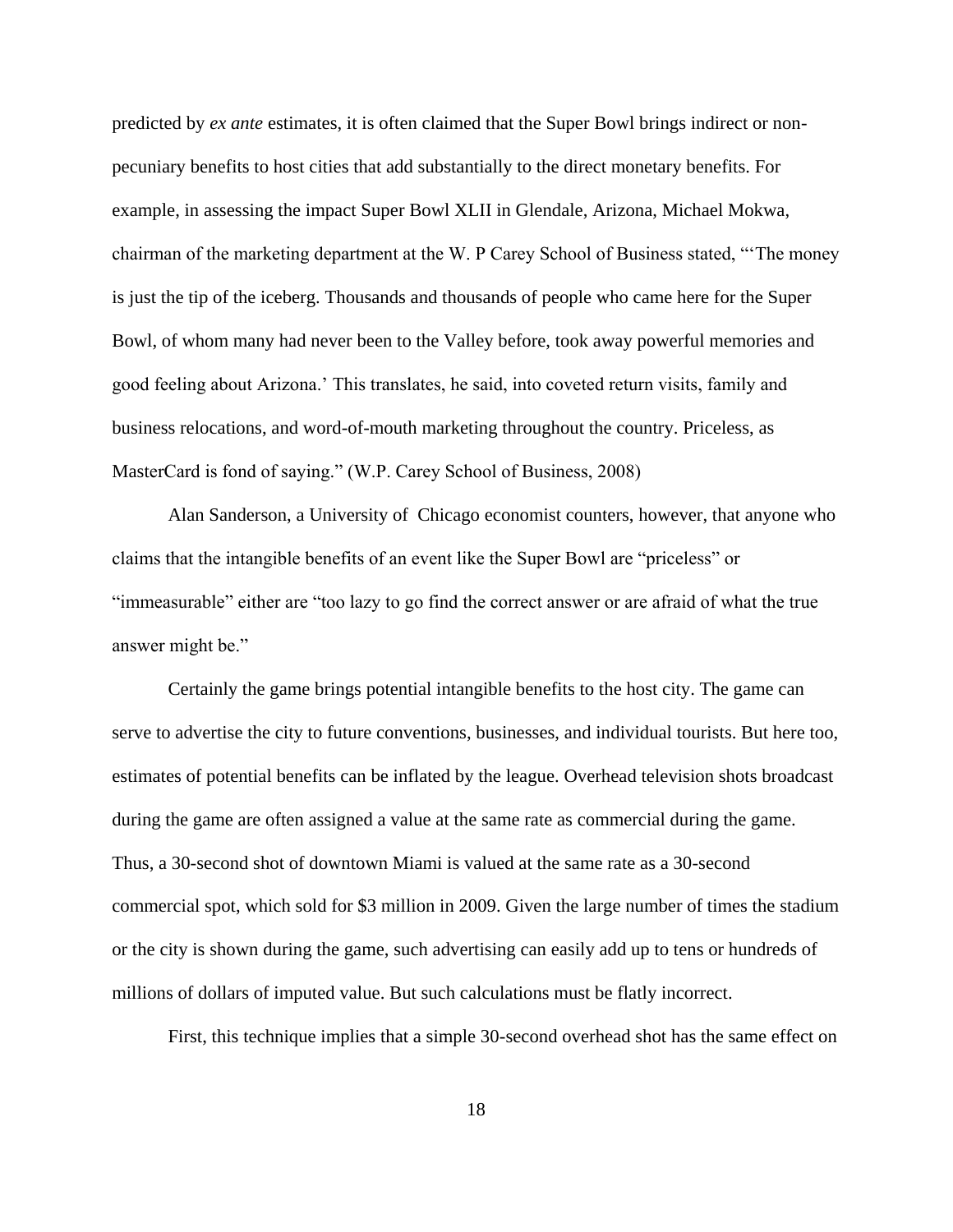the consumer as a targeted and professionally-designed commercial. Such an implication is both unlikely and would invalidate the *raison d'être* of the entire advertising industry. Next, this technique assumes that advertising the city is not subject to diminishing marginal returns. While the first shot of the city may have an advertising effect, it is almost certainly not the case that the thirtieth panoramic scene would have the same impact. Finally, when city tourism bureaus state that the Super Bowl provides more advertising for a city than the city would be able to purchase on its own, in fact revealed preference suggests that the game provides more advertising than the city would willing to purchase on its own. The very fact that cities rarely have tourism advertising budgets in the hundreds of millions of dollars suggests that cities typically don"t value such advertising very highly.

There are several other considerations that should be mentioned. First, while the Super Bowl may generate some repeat visitors, if time switching is occurring, as discussed previously the Super Bowl may actually lead to less future tourism. Next, while it is frequently claimed that mega-events like the Super Bowl serve to "put a city on the map," most Super Bowl hosts are large, popular tourist destinations that are already homes to multiple Fortune 500 corporate headquarters and are frequent convention sites. By any definition, cities like Miami, New Orleans, and Los Angeles are already on everyone"s map. Furthermore, not every host city comes away from the game with an enhanced reputation. Many visitors left Jacksonville, the host of Super Bowl XXXIX, with the impression that the city had little to offer in the way of excitement or cultural amenities. Finally, while it is possible that a company could decide to locate its corporate headquarters and production facilities to a new city based on the favorable impressions its CEO had while in town for the Super Bowl, there isn"t even anecdotal evidence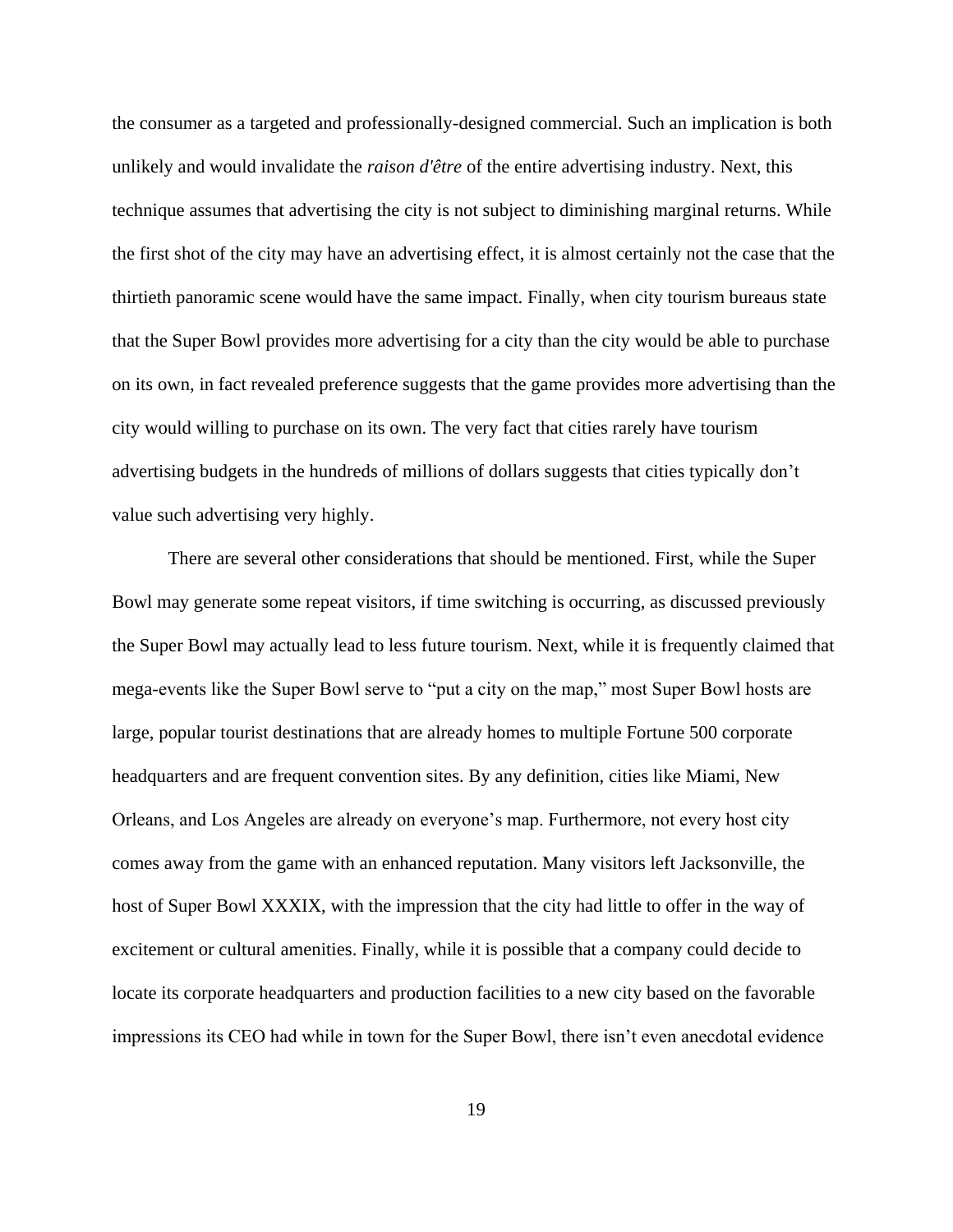of any major corporate relocations associated with this or any other mega-sporting event. While there is no denying that intangible benefits from the Super Bowl may exist, there does not appear to be much empirical evidence that they are very large.

#### **Conclusion**

There is little doubt that the Super Bowl is at the center of the American sports universe. It is the most watched sporting event, or any event for that matter, in the country every year. The game also has the highest priced tickets and the most expensive sponsorships among spectator sports. If one believes the *ex ante* estimates of economic impact provided by the NFL and civic boosters, the event also generates many hundreds of millions of dollars in benefits for the host city, and the league uses these promises of riches to convince cities that the construction of a new NFL stadium at significant public expense is a profitable investment, especially if it includes the promise of a future Super Bowl.

Because lure of the Super Bowl is used to extract public financing from cities, however, this creates ample reason to be skeptical of any claims made about the reported economic impact since the sponsors of the impact studies have a financial interest in results that show large economic benefits from the game. Aside from the inherent incentive problem associated with impact assessments, there are numerous theoretical reasons to be wary of economic impact statements. Such reports do a notoriously poor job of accounting for the substitution effect and the crowding out effect. In short, while *ex ante* economic impact studies often do a good job measuring activity that *does* occur because of an event, they do a poor job at measuring any economic activity that *does not* occur because of an event. In other words, economic impact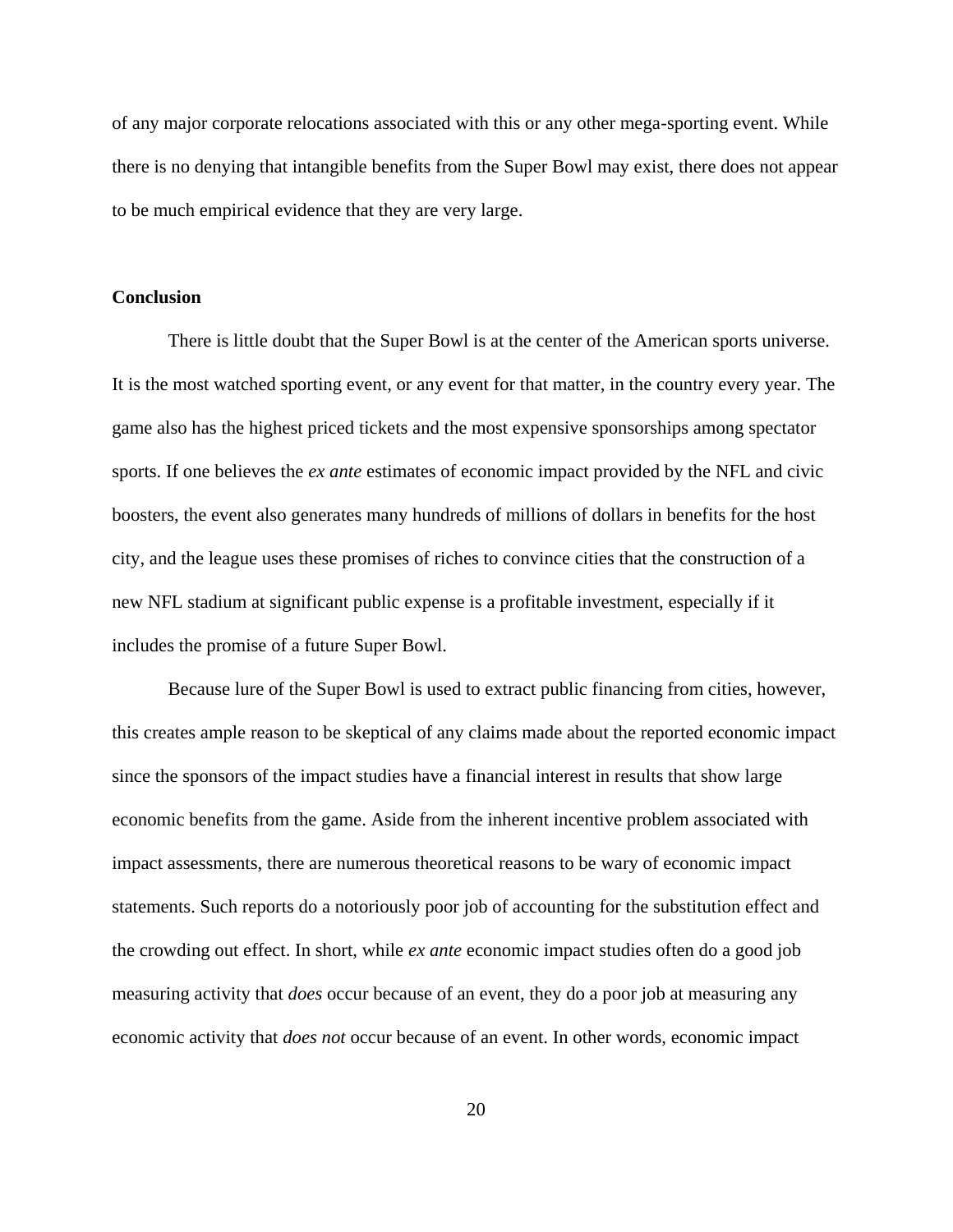studies typically measure gross economic activity when what is really desired is a measure of net economic activity. Furthermore, standard multiplier analysis may give misleading and inflated results when applied during mega-events.

*Ex post* economic analyses of the Super Bowl by scholars not financially connected with the game have typically found that the observed effects of the game on real economic variables such as employment, government revenues, taxable sales, GDP, and personal income, while generally positive, are a fraction of those claimed by the league and sports boosters. When considering optimal public policy with respect to sports infrastructure, it would be wise to take any claims of super benefits from the Super Bowl with a grain of salt. It appears that most economic impact reports are "padded" at least as well as the players on the field.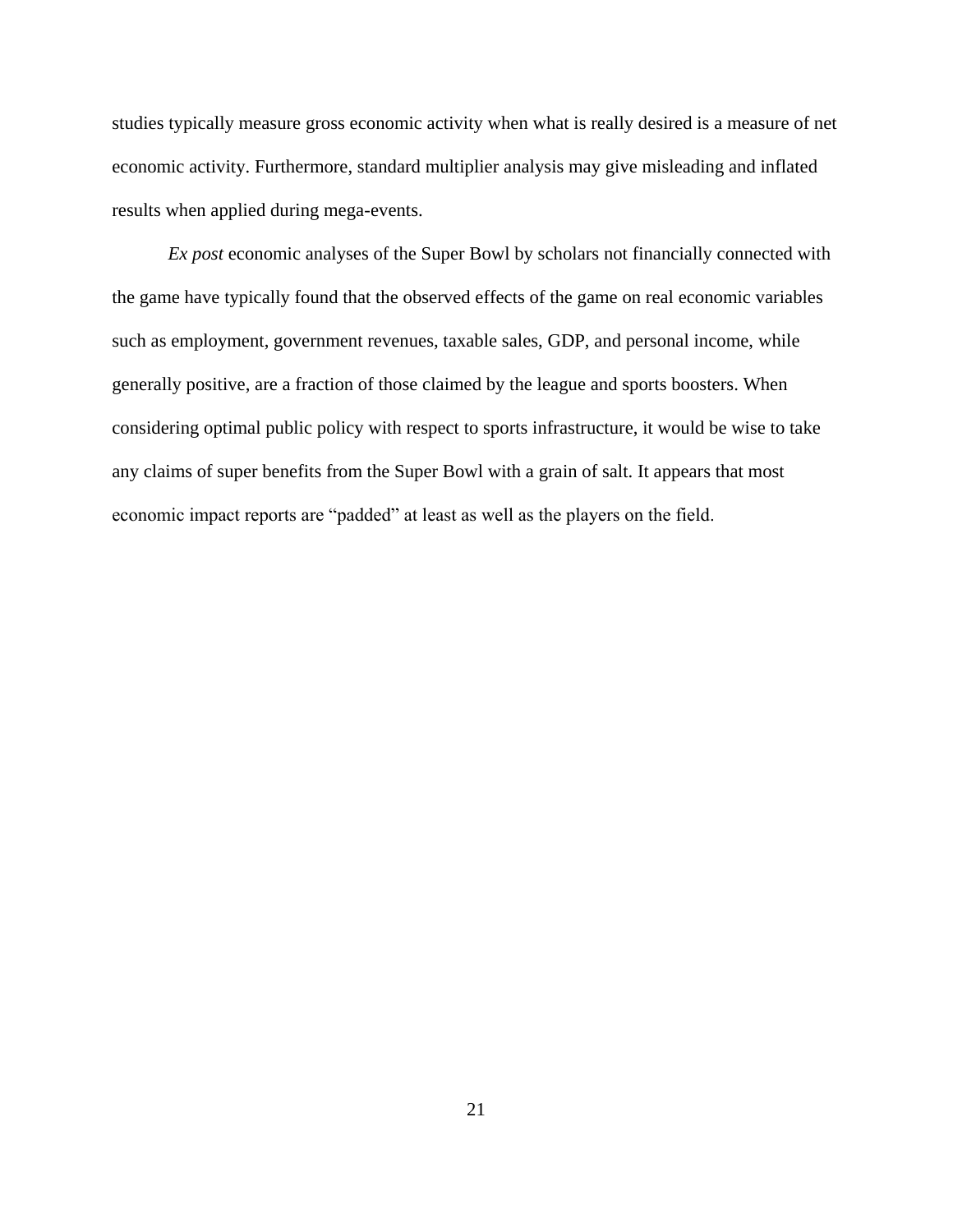| Date    | <b>Teams</b>                                | Average      |
|---------|---------------------------------------------|--------------|
|         |                                             | <b>Price</b> |
| 2/1/09  | Pittsburgh Steelers v. Arizona Cardinals    | \$2,790      |
| 2/3/08  | New England Patriots v. New York Giants     | \$3,536      |
| 2/4/07  | Indianapolis Colts v. Chicago Bears         | \$4,004      |
| 2/5/06  | Pittsburgh Steelers v. Seattle Seahawks     | \$3,009      |
| 2/6/05  | Philadelphia Eagles v. New England Patriots | \$2,659      |
| 2/1/04  | New England Patriots v. Carolina Panthers   | \$2,290      |
| 1/26/03 | Oakland Raiders v. Tampa Bay Buccaneers     | \$2,767      |

Table 1: Secondary market price for Super Bowl Tickets

Source: Darren Rovell, CNBC.com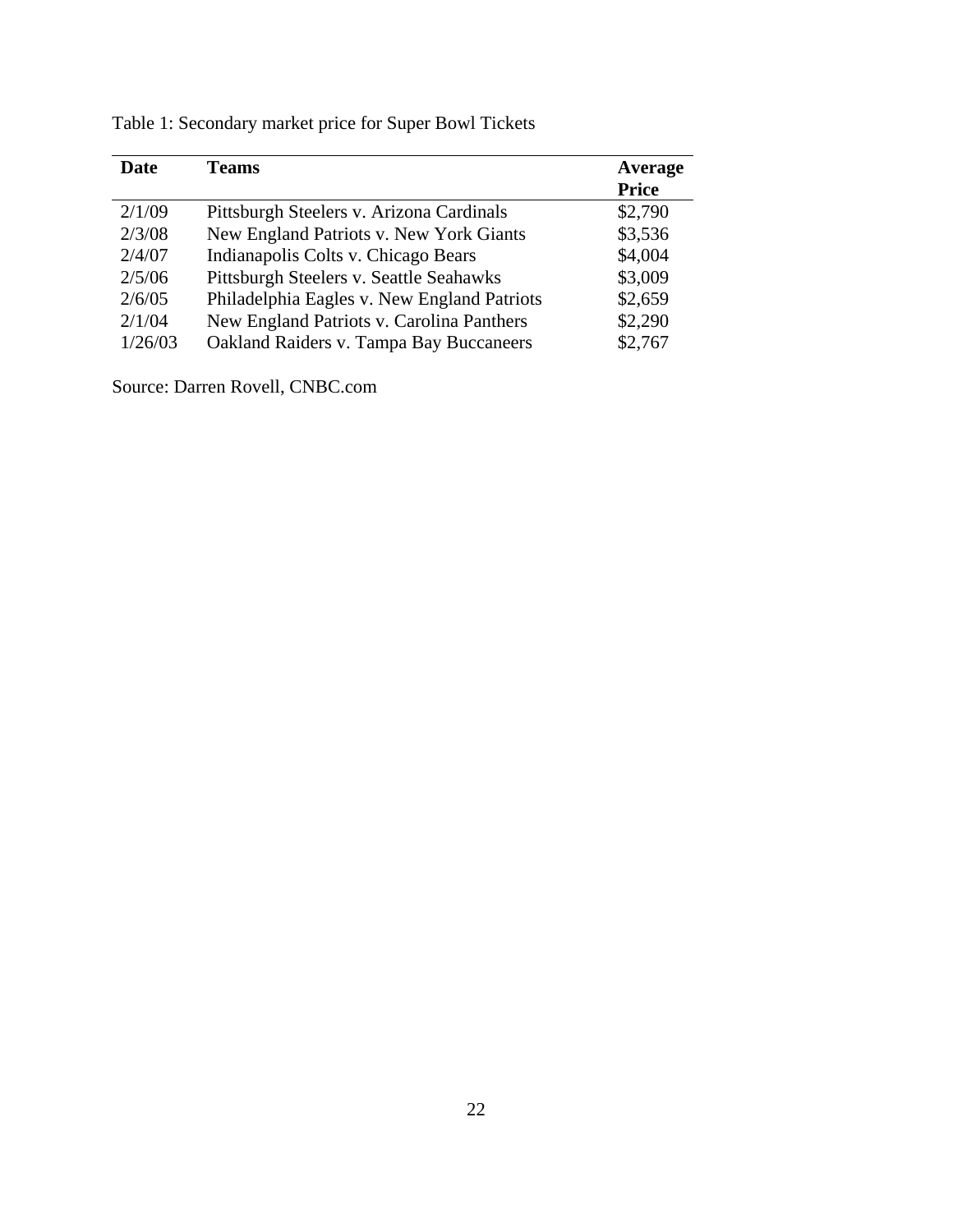| Event                   | <b>Years</b> | Rating | <b>Share</b> | <b>Households</b> | <b>Viewers</b> |
|-------------------------|--------------|--------|--------------|-------------------|----------------|
| Super Bowl              | 2000-09      | 41.7   | 62.6         | 45,115,000        | 90,421,000     |
| <b>World Series</b>     | 2000-09      | 12.1   | 20.3         | 13,161,000        | 19,053,000     |
| <b>NBA</b> Finals       | 2000-09      | 8.4    | 17           | 9,957,000         | 14,320,000     |
| <b>Stanley Cup</b>      | 2000-09      | 2.6    | 4.9          | 2,778,000         | 4,081,000      |
| <b>BCS</b> Championship | 2000-09      | 16.4   | 26           | 17,385,000        | 26,448,000     |
| <b>Academy Awards</b>   | 2000-09      | 23.9   | 37.4         | 25,753,000        | 39,719,000     |
| American Idol Finale    | 2002-09      | n.a.   | n.a.         | n.a.              | 30,938,000     |

Table 2: Average television audiences for various programming

Source: TVbythenumbers.com, 2009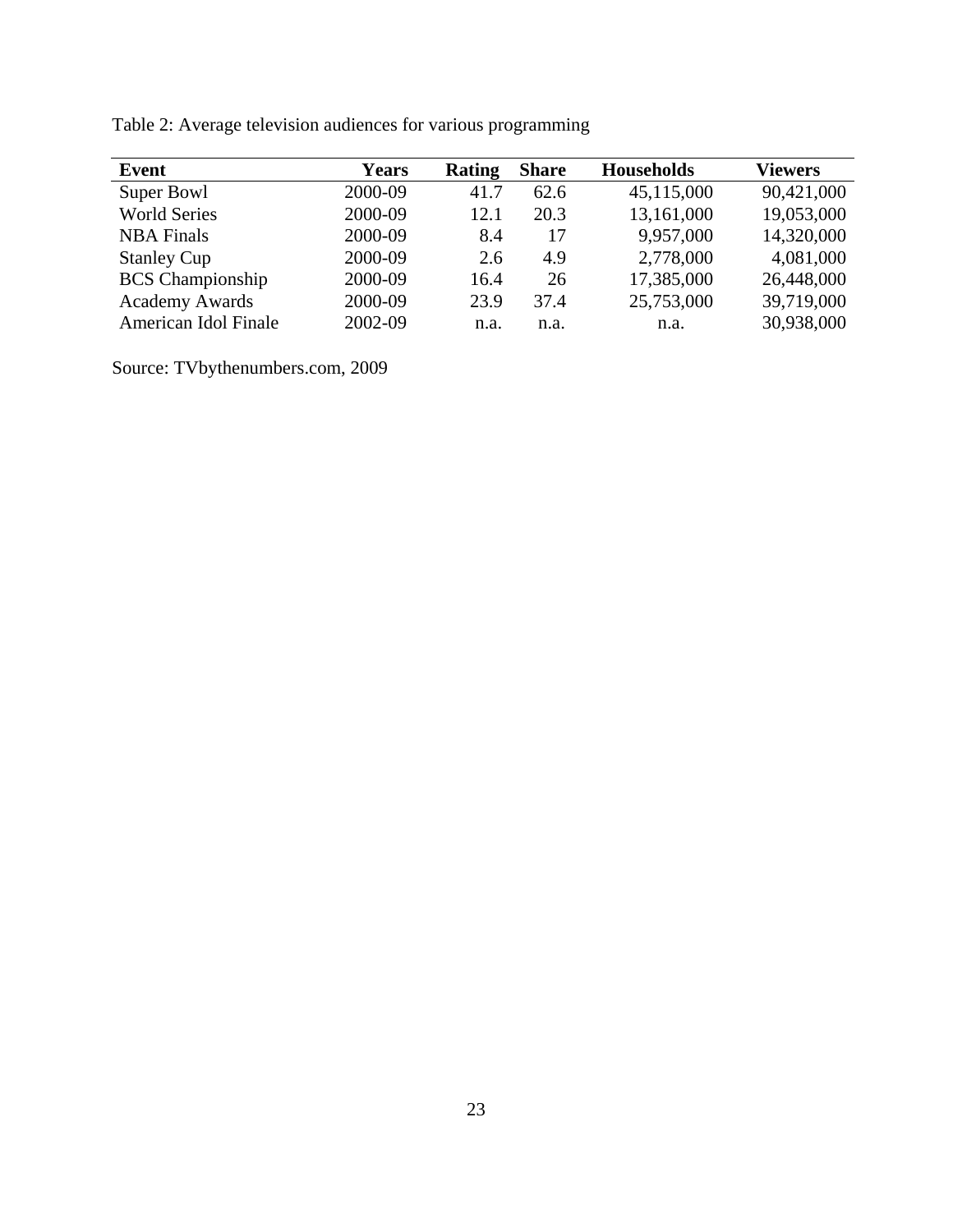| Year | <b>Super Bowl</b><br>ad price | <b>Real price</b> | % change | <b>Academy</b><br>Awards ad price | <b>Real price</b> | % change |
|------|-------------------------------|-------------------|----------|-----------------------------------|-------------------|----------|
| 1990 | 700,000<br>\$                 | \$1,164,882       | n.a.     | n.a.                              | n.a.              | n.a.     |
| 1991 | 800,000<br>\$                 | \$1,264,136       | 8.5%     | n.a.                              | n.a.              | n.a.     |
| 1992 | 800,000<br>$\mathbb{S}$       | \$1,229,478       | $-2.7%$  | n.a.                              | n.a.              | n.a.     |
| 1993 | 850,000<br>\$                 | \$1,265,241       | 2.9%     | n.a.                              | n.a.              | n.a.     |
| 1994 | 900,000<br>\$                 | \$1,306,791       | 3.3%     | n.a.                              | n.a.              | n.a.     |
| 1995 | \$1,000,000                   | \$1,411,577       | 8.0%     | n.a.                              | n.a.              | n.a.     |
| 1996 | \$1,100,000                   | \$1,511,663       | 7.1%     | n.a.                              | n.a.              | n.a.     |
| 1997 | \$1,200,000                   | \$1,600,554       | 5.9%     | n.a.                              | n.a.              | n.a.     |
| 1998 | \$1,300,000                   | \$1,709,315       | 6.8%     | n.a.                              | n.a.              | n.a.     |
| 1999 | \$1,600,000                   | \$2,069,285       | 21.1%    | \$1,000,000                       | \$1,293,303       | n.a.     |
| 2000 | \$2,100,000                   | \$2,631,263       | 27.2%    | \$1,305,000                       | \$1,635,142       | 26.4%    |
| 2001 | \$2,050,000                   | \$2,481,047       | $-5.7\%$ | \$1,450,000                       | \$1,754,887       | 7.3%     |
| 2002 | \$1,900,000                   | \$2,273,670       | $-8.4%$  | \$1,290,000                       | \$1,543,702       | $-12.0%$ |
| 2003 | \$2,100,000                   | \$2,436,355       | 7.2%     | \$1,355,000                       | \$1,572,029       | 1.8%     |
| 2004 | \$2,250,000                   | \$2,567,037       | 5.4%     | \$1,503,000                       | \$1,714,781       | 9.1%     |
| 2005 | \$2,400,000                   | \$2,657,052       | 3.5%     | \$1,503,000                       | \$1,663,979       | $-3.0\%$ |
| 2006 | \$2,500,000                   | \$2,669,261       | 0.5%     | \$1,647,000                       | \$1,758,509       | 5.7%     |
| 2007 | \$2,600,000                   | \$2,710,053       | 1.5%     | \$1,666,000                       | \$1,736,518       | $-1.3%$  |
| 2008 | \$2,700,000                   | \$2,701,865       | $-0.3\%$ | \$1,689,000                       | \$1,690,166       | $-2.7%$  |
| 2009 | \$3,000,000                   | \$3,000,000       | 11.0%    | \$1,400,000                       | \$1,400,000       | $-17.2%$ |

Table 3: Super Bowl 30-second advertising spot prices

Source: Advertising Age online, 2007 and TNS Media Intelligence, 2009.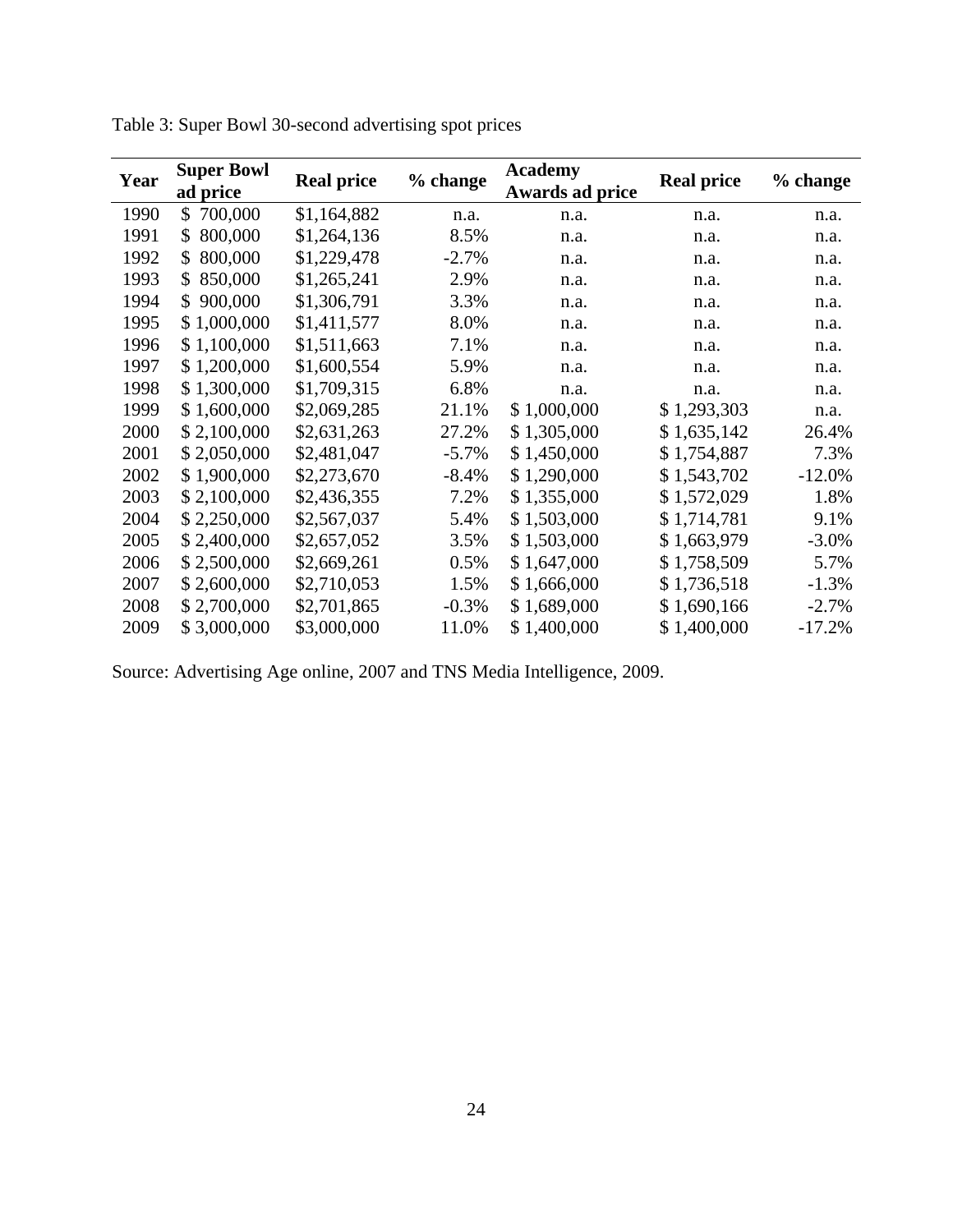| Year                         | <b>Author</b>                                                          | <b>City</b> | <b>Estimate in millions of \$</b><br>and (millions of 2009 \$) |  |
|------------------------------|------------------------------------------------------------------------|-------------|----------------------------------------------------------------|--|
| 1994                         | Jeffrey Humphreys,<br>Georgia State University                         | Atlanta     | \$166<br>$(\$240.7)$                                           |  |
| 1995                         | NFL and Kathleen Davis, Sports<br><b>Management Research Institute</b> | Miami       | \$365<br>$(\$515.2)$                                           |  |
| 1998                         | <b>PriceWaterhouseCoopers</b>                                          | San Diego   | \$295<br>(\$387.9                                              |  |
| 1999                         | NFL and Kathleen Davis, Sports<br><b>Management Research Institute</b> | Miami       | \$396<br>$(\$510.1)$                                           |  |
| 2000                         | Jason Ader,<br><b>Bear Stearns</b>                                     | Atlanta     | \$410<br>$(\$513.7)$                                           |  |
| 2000                         | Jeffrey Humphreys,<br>Georgia State University                         | Atlanta     | \$292<br>$(\$365.9)$                                           |  |
| 2003                         | <b>Super Bowl Host Committee</b>                                       | San Diego   | \$375<br>$(\$435.1)$                                           |  |
| 2006                         | David Allardice,<br>Lawrence Technological University                  | Detroit     | \$302<br>(\$322.4)                                             |  |
| 2007                         | PriceWaterhouseCoopers                                                 | Miami       | \$390<br>$(\$406.5)$                                           |  |
| 2008                         | W.P. Carey MBA Sports Business<br>Program                              | Phoenix     | \$500.6<br>$(\$500.9)$                                         |  |
| 2009                         | PriceWaterhouseCoopers                                                 | Tampa       | \$290<br>$(\$290.0)$                                           |  |
| Source: various news sources |                                                                        |             |                                                                |  |

Table 4: Estimates of *ex ante* economic impact of Super Bowl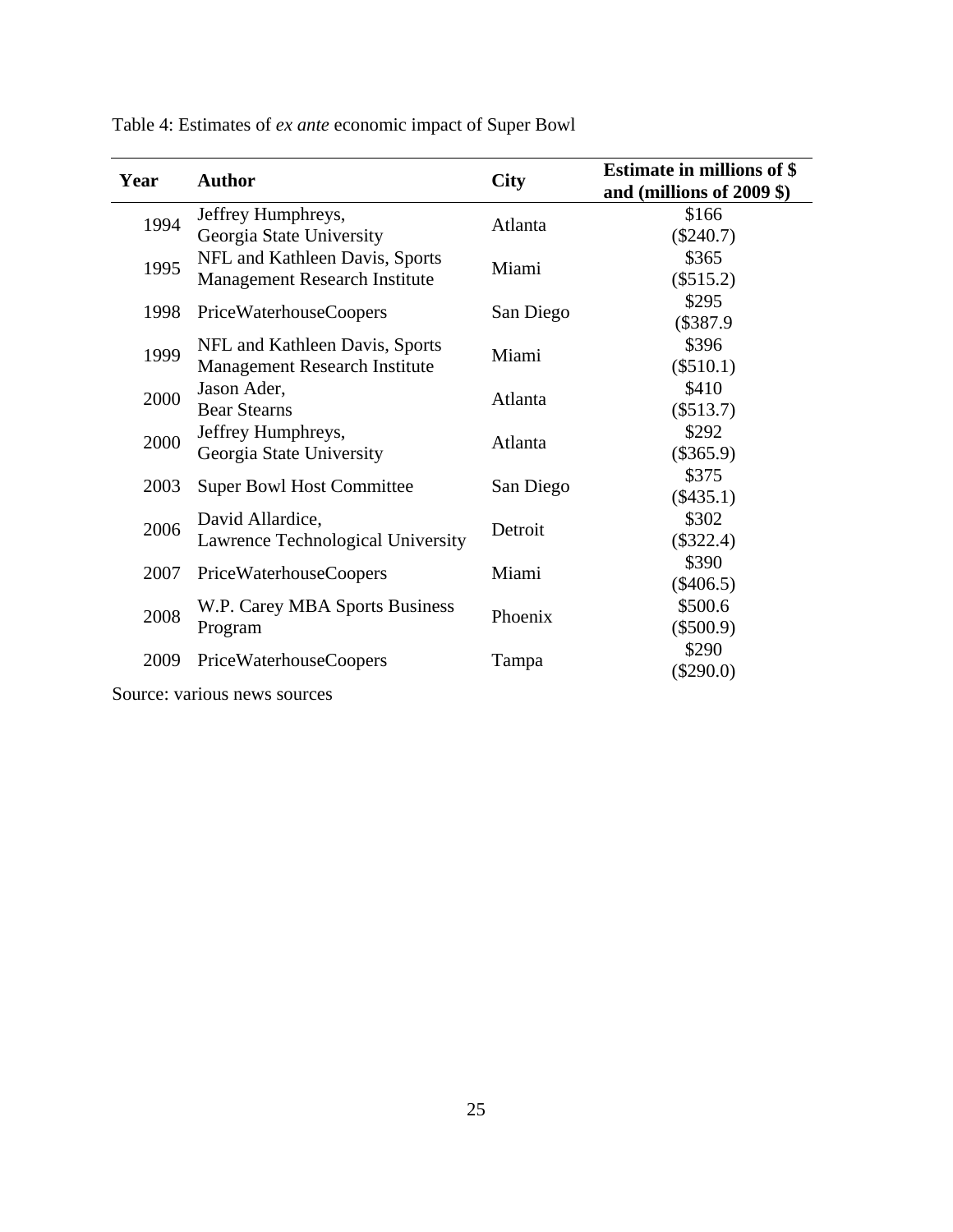| <b>City</b>            | <b>Number</b>  | Years                                           |
|------------------------|----------------|-------------------------------------------------|
| Miami                  | 10             | 1968, 1969, 1971, 1976, 1979, 1989, 1995, 1999, |
|                        |                | 2007, 2010                                      |
| New Orleans            | 10             | 1970, 1972, 1975, 1978, 1981, 1986, 1990, 1997, |
|                        |                | 2002, 2013                                      |
| Los Angeles/Pasadena   | 7              | 1967, 1973, 1977, 1980, 1983, 1987, 1993        |
| Tampa                  | 4              | 1984, 1991, 2001, 2009                          |
| San Diego              | 3              | 1988, 1998, 2003                                |
| Houston                | 2              | 1974, 2004                                      |
| Detroit/Pontiac        | $\overline{2}$ | 1982, 2006                                      |
| Atlanta                | $\overline{2}$ | 1994, 2000                                      |
| Phoenix/Tempe/Glendale | $\overline{2}$ | 1996, 2008                                      |
| Palo Alto              |                | 1985                                            |
| Minneapolis            |                | 1992                                            |
| Jacksonville           |                | 2005                                            |
| Dallas/Arlington       |                | 2011                                            |
| Indianapolis           |                | 2012                                            |

Table 5: Super Bowl Locations 1968-2013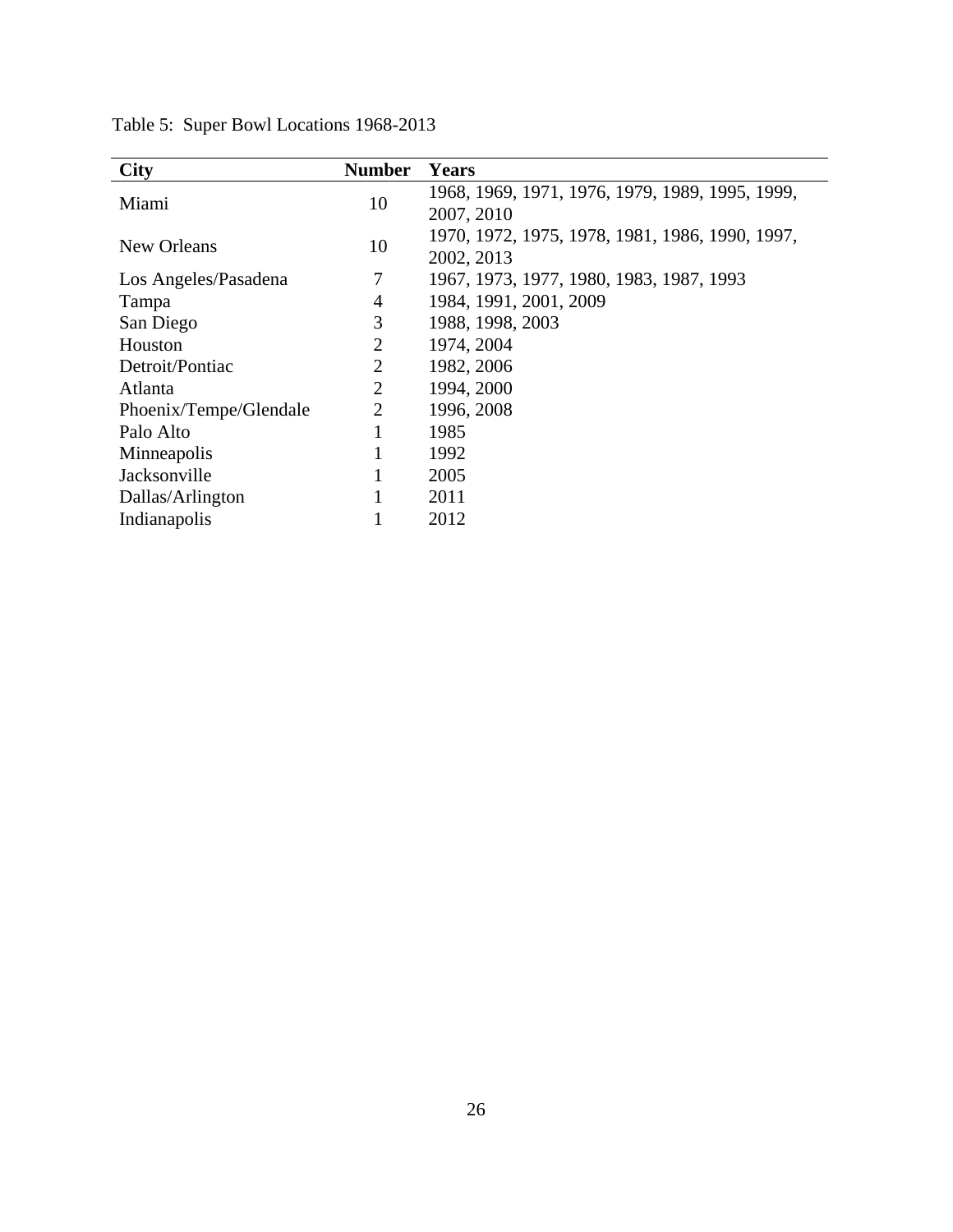#### REFERENCES

- Advertising Age (2009). Super Bowl 2007 Advertising History: 40 Years of Prices and Audience. [http://adage.com/SuperBowlBuyers/superbowlhistory07.html;](http://adage.com/SuperBowlBuyers/superbowlhistory07.html) accessed November 15, 2009.
- Baade, Robert, Robert Baumann and Victor Matheson (2008). Selling the Game: Estimating the Economic Impact of Professional Sports through Taxable Sales. *Southern Economic Journal*, 74: 794-810.
- Baade, Robert and Victor Matheson (2000). An Assessment of the Economic Impact of the American Football Championship, the Super Bowl, on Host Communities. *Reflets et Perspectives*, 30: 35-46.
- Baade, Robert and Victor Matheson (2006a). Padding Required: Assessing the Economic Impact of the Super Bowl. *European Sports Management Quarterly*, 6: 353-374.
- Baade, Robert and Victor Matheson (2006b). Have Public Finance Principles Been Shut Out in Financing New Stadiums for the NFL? *Public Finance and Management*, 6: 284-320.
- Coates, Dennis (2006). The tax benefits of hosting the Super Bowl and the MLB All-Star Game: the Houston experience. *International Journal of Sport Finance*, 1.
- Coates, Dennis and Craig A. Depken, II (2006). [Mega-Events: Is the Texas-Baylor game to](http://ideas.repec.org/p/spe/wpaper/0606.html)  [Waco what the Super Bowl is to Houston?](http://ideas.repec.org/p/spe/wpaper/0606.html) *International Association of Sports Economists, Working Paper Series*, 06-06.
- Coates, Dennis and Brad Humphreys (2002). The Economic Impact of Post-Season Play in Professional Sports. *Journal of Sports Economics*, 3: 291-299.

Davis, Michael C. and Christian M. End (2009). A Winning Proposition: The Economic Impact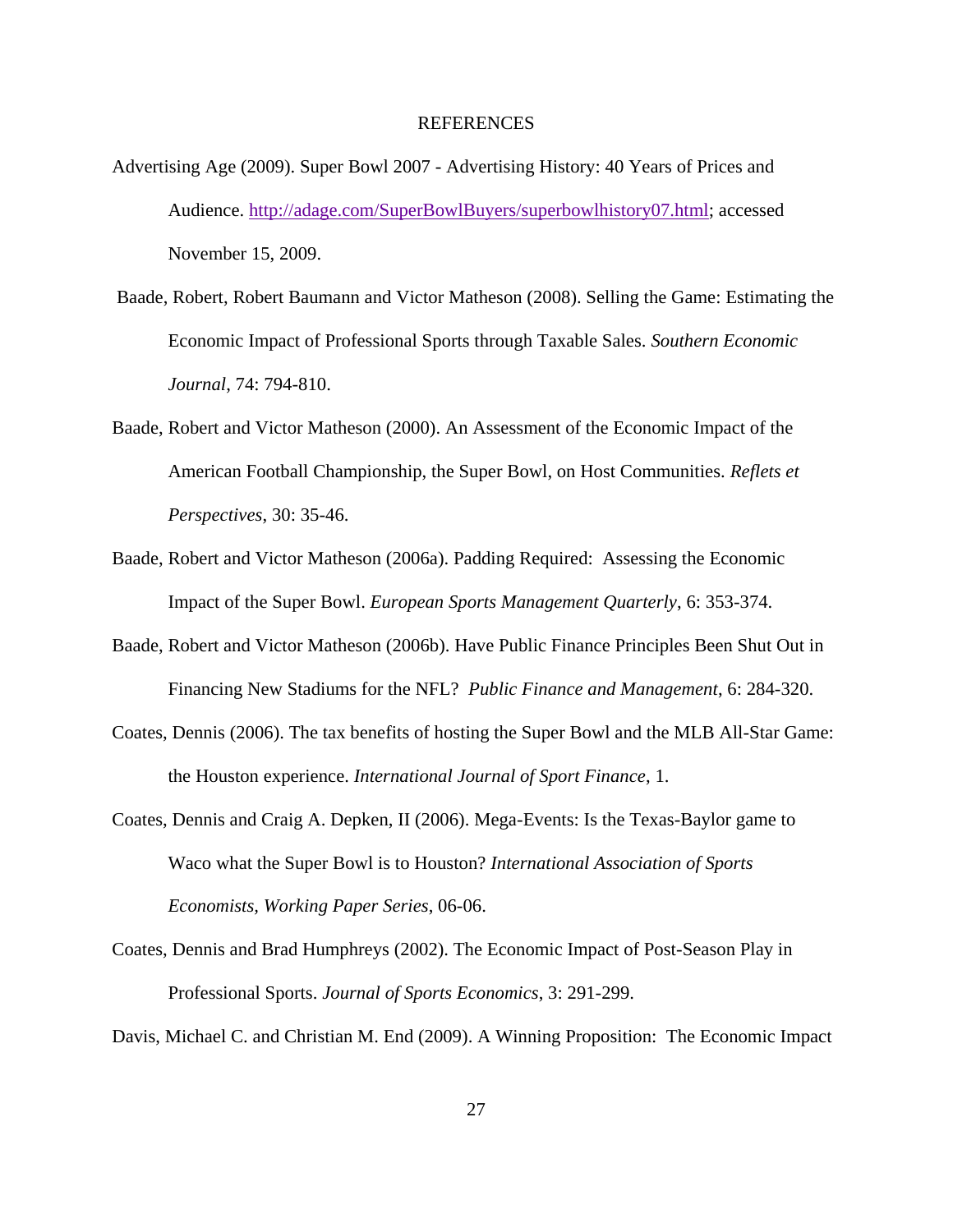of Successful National Football League Franchises. *Economic Inquiry*, in press.

Donovan, John (2005). From downtown? Jax's urban sprawl makes for Super tough week. Sports Illustrated online,

http://sportsillustrated.cnn.com/2005/writers/john\_donovan/02/04/scene.jacksonville/; posted February 4, 2005; accessed November 15, 2009.

- Humphreys, Jeffery (1994). The Economic Impact of Hosting Super Bowl XXVIII on Georgia. *Georgia Business and Economic Conditions*, May-June, 18-21.
- Matheson, Victor (2005). Contrary Evidence on the Economic Effect of the Super Bowl on the Victorious City. *Journal of Sports Economics*, 6: 420-428.
- Matheson, Victor (2009). Economic Multipliers and Mega-Event Analysis. *International Journal of Sport Finance*, 4: 63-70.
- National Football League (1999). Super Bowl XXXII generates \$396 million for South Florida. NFL Report, 58.
- Porter, Philip (1999). Mega-Sports Events as Municipal Investments: A Critique of Impact Analysis. In Fizel, J., Gustafson, E. & Hadley, L. Sports Economics: Current Research. Westport, CT: Praeger Press.
- Rovell, Darren (2008). Super Bowl Tickets: What They Could Cost This Year. CNBC.com. [http://www.cnbc.com/id/22647777;](http://www.cnbc.com/id/22647777) posted January 14, 2008; accessed November 15, 2009.
- Steeg, Jim (1999). Inquiring Minds Should Know. *Fox Sports Biz online*; posted November 9, 1999.